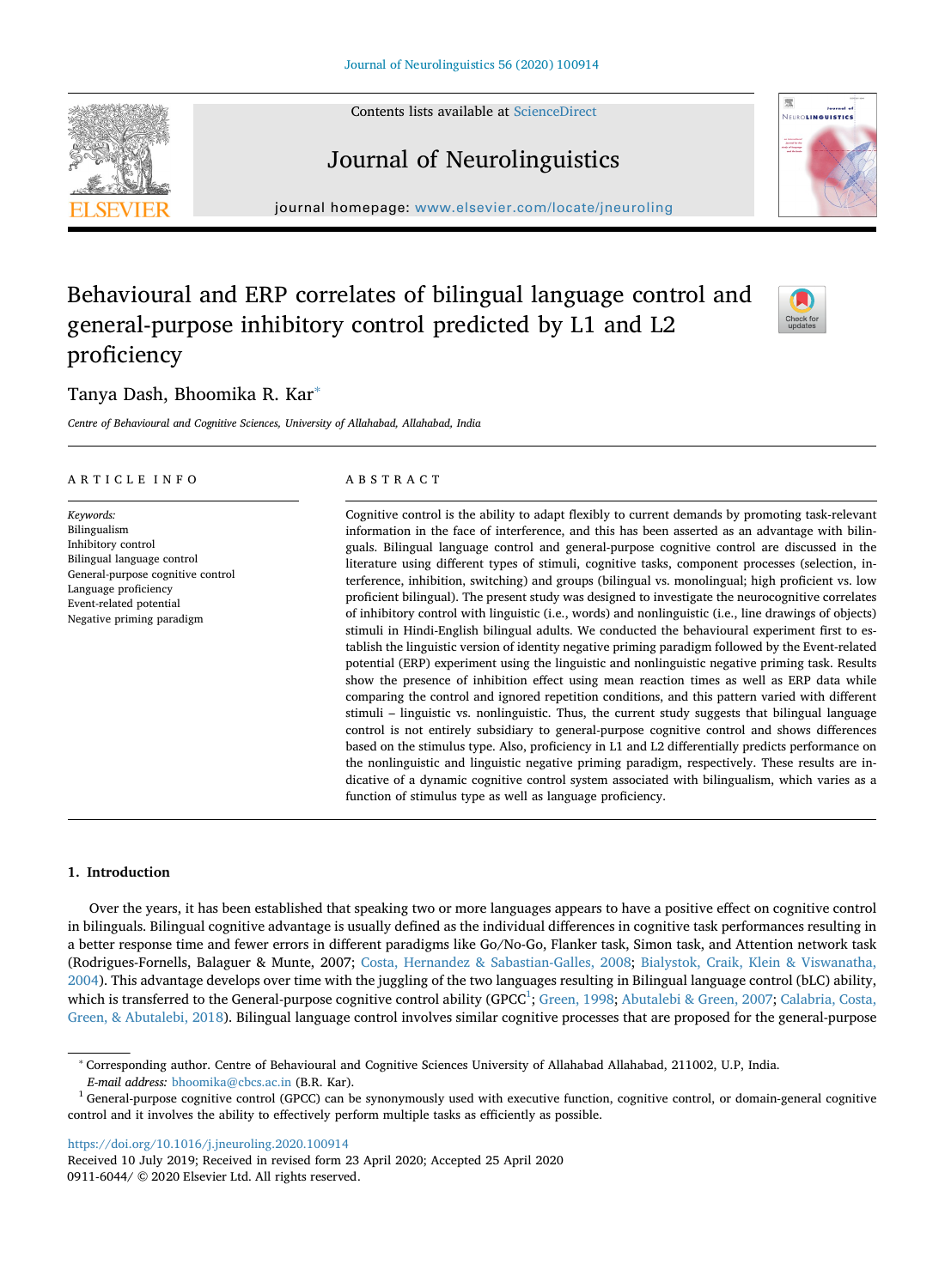cognitive control system and consist of an overlapping neural correlate [\(Calabria, Baus, & Costa, 2019](#page-11-2)). However, the association between general-purpose cognitive control and bilingual language control (bLC) is debatable. Some studies suggest an overlap between the bLC and GPCC ( Dash & Kar., 2014; [Declerck, Grainger, Koch, & Philipp, 2017; Green & Abutalebi, 2017](#page-12-3); [Prior & Gollan,](#page-12-4) [2011\)](#page-12-4), and other studies consider both being distinct processes – lack of overlap between bLC and GPCC ([Branzi, Calabria, Boscarino,](#page-11-3) [& Costa, 2016](#page-11-3); [Calabria, Hernández, Branzi, & Costa, 2012;](#page-12-5) [Jylkkä, Lehtonen, Lindholm, Kuusakoski, & Laine, 2018;](#page-12-6) [Segal, Stasenko,](#page-12-7) [& Gollan, 2019\)](#page-12-7). For instance, [Prior and Gollan \(2011\)](#page-12-4) showed similar language and task switch costs in Spanish English bilinguals, suggesting that language switching affects domain-general cognitive control. On the contrary, [Declerck, Eben, and Grainger \(2019\)](#page-12-8) found no overlap between language control and executive control using a bilingual and a nonlinguistic flanker task. Interestingly, these studies compared linguistic and nonlinguistic versions of the cognitive control tasks, measuring different subcomponents of cognitive control (i.e., switching or goal shifting, inhibition, monitoring etc), but none of these studies compared the performance within the bilingual population based on the level of language proficiency as a measure of bilingualism. The current study examined the influence of language proficiency (i.e., L1-Hindi and L2-English) on bLC and GPCC – using linguistic and nonlinguistic stimuli – in an identity negative priming paradigm that measures inhibitory control.

The interaction between bilingualism and cognitive control is studied extensively in different language groups using electrophysiological measurement ([Abutalebi, Annoni, Zimine, Pegna, Seghier, Jahnke et al., 2008](#page-11-4); [Crinion, Turner, Grogan, Hanakawa,](#page-12-9) [Noppeney, Devlin et al., 2006;](#page-12-9) [Hernandez, Dapretto, Mazziotta, & Bookheimer, 2001](#page-12-10); [Rodriguez-Fornells, Schmitt, Kutas, & Munte,](#page-12-11) [2002\)](#page-12-11). [Rodriguez-Fornells, Balaguer, and Münte \(2006\)](#page-12-12) have demonstrated the involvement of control mechanisms through frontalcentral negativity observed at about 400 ms (ms) for cross-linguistic interference at the phonological and syntactic level. Jackson et al. (2001) conducted ERP studies with 20 native English speakers and with different languages as L2. Larger left frontocentral negativity was observed in the switch trials as compared to non-switch trials. Bilingualism does not have an equal impact on all the subcomponents of cognitive control – selection, inhibition, and switching ([Hernández, Costa, & Humphreys, 2012;](#page-12-13) [Bialystok, Craik, &](#page-11-5) [Luk, 2012\)](#page-11-5). Therefore, the selection of appropriate experimental task is crucial. Negative priming paradigm – measuring inhibitory control – is an ideal task to examine the effect of the previous trial on the current trial, thus introducing a high monitoring demand on each trial.

Negative priming occurs when responses to a target stimulus is slower in a situation when the same target stimulus is present as a distractor in the previous trial. Although, negative priming is a well-established paradigm to measure the effect of inhibitory control that is viewed as a consequence of the competing irrelevant stimuli from the previous trial that needs to be inhibited for current trial target selection [\(D'Angelo, Thomson, Tipper & Milliken, 2016\)](#page-12-14), there are limited studies measuring the effect of bilingualism using a location-based negative priming paradigm [\(Blumenfeld & Marian, 2011;](#page-11-6) [Treccani, Argyri, Sorace & Della Sala., 2009](#page-13-0)). The findings from these studies suggest that bilinguals have a more efficient inhibition mechanism when compared to monolinguals. Moreover, there are fewer studies that supports the inhibitory account of the cross-language negative priming effects using word stimuli monolingual context; [Macizo, Bajo, & Martín, 2010;](#page-12-15) [Martín, Macizo, & Bajo, 2010](#page-12-16); (bilingual context; [Neumann, McCloskey, & Felio,](#page-12-17) [1999;](#page-12-17) [Neumann, Nkrumah, & Chen, 2018](#page-12-18); [Nkrumah & Neumann, 2018](#page-12-19)). The goal of these studies, however, was not to look at the bilingual advantage in inhibitory control mechanism but rather look at the bilingual language processing and representation. Interestingly, none of these studies look at the effect of bilingual language proficiency on the inhibitory control mechanism. Moreover, the bilingual cognitive control studies are often challenged and criticized due to various methodological issues – selection criteria of participants, stimulus types, task demands, experimental designs or subcomponent processes under study [\(Costa, Hernander, &](#page-12-0) [Sabastia-Galle, 2008](#page-12-0); [Grosjean, 1998;](#page-12-20) [Hilchey & Klein, 2011;](#page-12-21) [Paap & Greenberg, 2013;](#page-12-22) [Saidi & Ansaldo, 2015](#page-12-23)). With the overwhelming criticism on bilingual benefits ([Costa, Hernández, Costa-Faidella, & Sebastián-Gallés, 2009;](#page-12-24) [Hilchey & Klein, 2011;](#page-12-21) [Paap &](#page-12-22) [Greenberg, 2013](#page-12-22); [Saidi & Ansaldo, 2015](#page-12-23)), there is a need for methodological precision, more so, while defining and measuring bilingualism. [Bialystok \(2001\)](#page-11-7) and [Grosjean \(1998\)](#page-12-20) advocate for the notion of language proficiency as a continuous variable to address individual variability in performance, which was found to be particularly true in the Indian context with a complex linguistic environment ([Dash & Kar, 2012\)](#page-12-25). There is a gradual shift from the traditional ways of categorizing the bilingual population ([Bialystok](#page-11-5) [et al., 2012](#page-11-5); [Bialystok & Feng, 2009;](#page-11-8) [Costa, Hernender & Sabastia-Galle, 2008;](#page-12-0) [Siegal, Lozzi, & Lurian, 2009\)](#page-12-26) to considering measures of bilingualism as a continuous variable ([Anthony & Blumenfeld, 2018;](#page-11-9) [Dash, Berroir, Joanette, & Ansaldo, 2019;](#page-12-27) [Dash & Kar., 2012](#page-12-25); [Goral, Campanelli, & Spiro, 2015;](#page-12-28) [Incera & McLennan, 2018](#page-12-29); [Yow & Li, 2015](#page-13-1)). [Dash and Kar \(2012\)](#page-12-25) highlighted another important implication of a complex linguistic environment. Different patterns of clustering were observed in both the languages on proficiency tasks (i.e., L1-Hindi and L2-English), i.e., L2 tasks are clustered at the domain level (speaking/understanding tasks forming one cluster, for example) whereas L1 tasks showed skill-specific clusters (i.e., metalinguistic skills grouped as one component) ([Dash &](#page-12-25) [Kar, 2012\)](#page-12-25). Studies on bilingual cognitive control are primarily based on comparisons of bilinguals and monolinguals, which may or may not generalize while considering language proficiency as a continuous variable.

Research on bilingualism often considers only L2 proficiency to interpret the effects of bilingualism on control processes. Given the variability in the organization of both the languages, both L1 and L2 skills need to be considered while interpreting experimental data. The current study is an investigation of the behavioural and electrophysiological correlates of inhibitory control among bilinguals varying in the level of L1 and L2 language proficiency. The negative priming paradigm with linguistic and nonlinguistic stimuli was employed to look at the inhibition mechanisms operating in the current trial as a function of previous trial effects. We used comparable identity negative priming tasks for both linguistic and nonlinguistic stimuli in two separate experiments to examine the influence of language proficiency on bLC and GPCC. We also intended to examine the relationship between L1 and L2 proficiency – treated as a continuous variable. The current study consists of two parts. In Experiment 1, the linguistic version of identity negative priming was validated in the behavioural paradigm. Study 2 consists of the ERP version of identity negative priming with both linguistic and nonlinguistic stimuli. The change in the amplitudes of the N200 component was examined as a measure of inhibition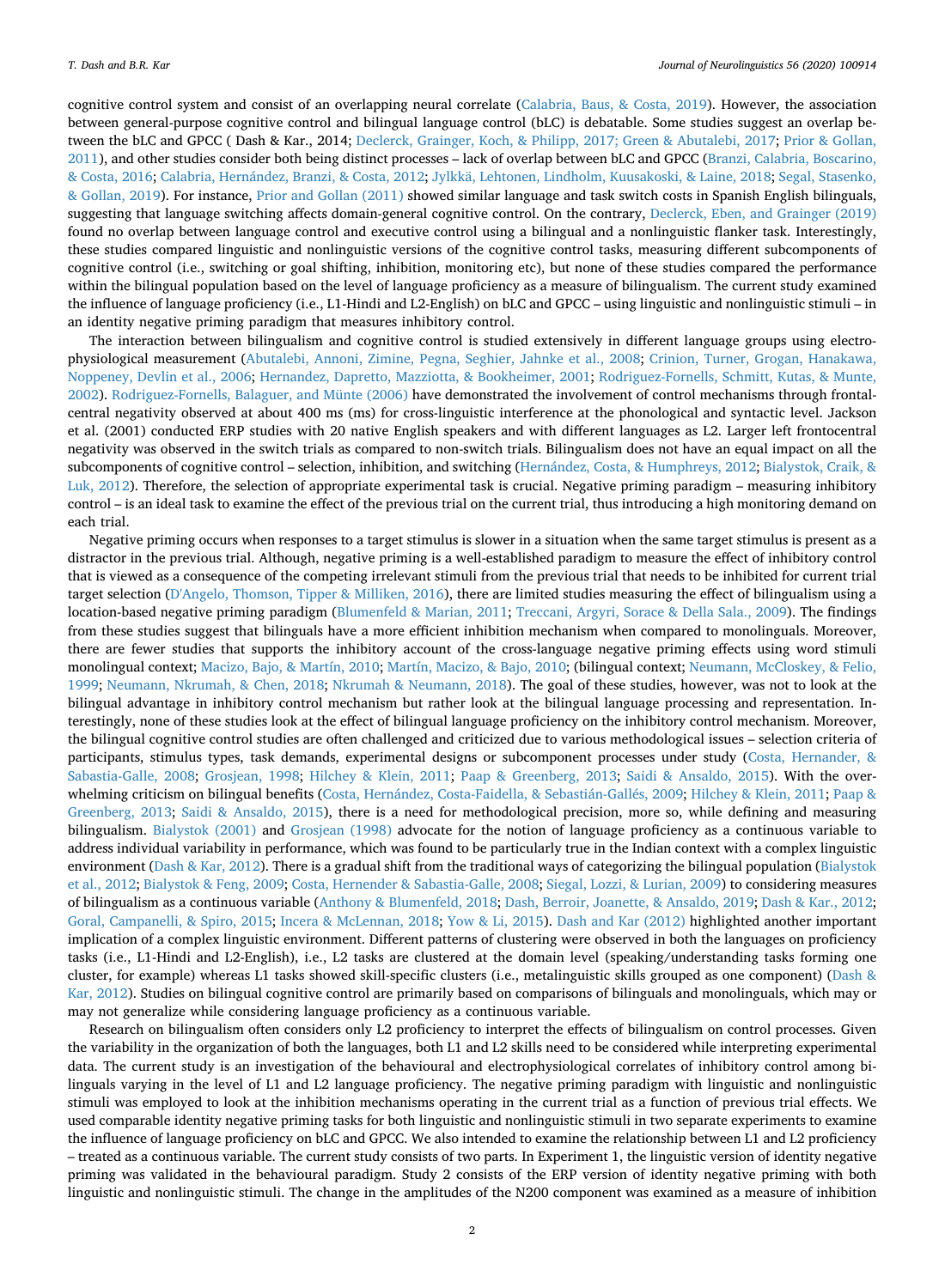and conflict monitoring. We expected an inhibitory control effect for both linguistic and nonlinguistic tasks suggesting commonality between the bLC and GPCC. We also expected to find a significant relationship between L1 and L2 proficiency and inhibition effect with nonlinguistic stimuli in Experiment 2, given the findings supporting the relationship between general cognitive control mechanisms and language control.

#### *Experiment 1: Cross-linguistic negative priming*

A cross-linguistic negative priming task was designed with overlapping words in Hindi and English, where one of the two overlapping words was attended (and the other was ignored) on a given trial. Current trial reaction times were expected to vary as a function of the previously activated/suppressed language. It was hypothesized that the inhibition effect would be higher for L1 as compared to L2.

## *.1. Method*

#### *.1.1. Participants*

Twenty, right-handed Hindi-English bilingual adults (Mean age: 21.75 years, ± 3.2 SD, with 7 males and 13 females) participated in the experiment. All participants were native speakers of Hindi (L1) and learned English (L2) in a more formal setting with at least 7 years of education in both languages, used both the languages in daily use, and with no significant history of sensory/motor/ neurological disorders, were taken for the study. Participants were selected randomly from the University of Allahabad and provided written informed consent. The study was approved by the Institutional Ethics Committee, University of Allahabad.

#### *.1.2. Measures of bilingualism*

*Language history questionnaire* ([Vasanta, Suvarna, Sireesha, & Bapi Raju, 2010](#page-13-2)) was administered to collect information related to language acquisition, context of language acquisition, present language use (in percentage), language preference, use of language with family, friends, extended family, neighbours and respective hours of usage (per day), medium of instruction and self-reported proficiency level on different domains (5 point rating, where 1 represented "*poor*" and 5 represented "*excellent*"). All this information was organized under three major headings: age-related self-reported information; use related self-reported information and proficiency related self-reported information. The administration of the questionnaire took approximately 20–30 min for each participant (Appendix 1a).

*Test of language proficiency in Hindi and English*: An indigenously developed test of language proficiency in Hindi and English consisting of different tasks under the domains of speaking/understanding and reading/writing was employed ([Dash & Kar, 2012](#page-12-25)). Speaking/understanding domain consisted of both production and comprehension tasks, which measured the level of performance at lexical, syntactic as well as discourse levels. These tasks included confrontation naming task, discourse analysis, convergent production/synonym tasks, and auditory comprehension. Similarly, the reading/writing domain consisted of tests for reading comprehension, fluency, phonological awareness, and written discourse. Performance on each test was measured in terms of accuracy percentage and was added to the composite score for each domain, namely speaking/understanding and reading/writing. The questionnaire and the proficiency test were individually administered in a quiet, well-lit room (Appendix 1b).

#### *.1.3. Negative priming task*

*Stimuli and Procedure:* The stimuli for identity negative priming consisted of a display containing overlapping linguistic stimuli (words in Hindi and English) in two shades of gray at the center of the screen. The words were taken from a set of 303 words (both language translation of the pictures from [Abbate & LaChapelle, 1984\)](#page-11-10) in both languages out of which a total of 120 words were selected (60 in each language), they were matched in length in both the languages and consisted of both animate and inanimate words (60 animate as well as inanimate), which resulted in 240 stimuli after overlapping these words. Each word was repeated twice in different combinations, thus resulting in 60 combinations for language and animacy (Hindi Animate =  $60$ , Hindi Inanimate =  $60$ , English Animate =  $60$ , English Inanimate =  $60$ ). Words were selected based on the ratings on frequency, imageability, and familiarity levels of each word on a 5 point rating scale (where 1 represented "least" and 5 represented "most". 20 high proficient Hindi-English Bilinguals (Mean = 21.34 years,  $SD = \pm 2.3$ ) participated in the rating process and words with average rating were selected (Frequency: Mean = 3.67, SD = 0.75; Imageability: Mean = 4.24, SD = 0.61; Familiarity: Mean = 4.56, SD = 0.64).

The pairs of trials were structured according to a prime-probe schema. The stimuli consisting of overlapping meaningful words were presented in such a manner that the current stimulus acted as a prime for the upcoming stimulus and probe for the previous stimulus. There were four kinds of prime-probe combination trials with both prime and probe stimuli being monolingual, monolingual prime stimulus – bilingual probe stimulus, bilingual prime stimulus –monolingual probe stimulus, and both prime and probe with bilingual stimuli (see [Fig. 1](#page-3-0) and [Table 1](#page-4-0)). RGB coordinates (157,157,157) defined the target. The assignment of color cue for the target word was counterbalanced across participants, i.e., half of the participants responded to the stimulus in the shade of light gray and other half responded to words in the shade of dark gray. 2 different pseudo-randomized lists were created for both dark and light versions of the experiment. None of the pairs of words presented in a particular trial or successive trials were semantically or phonologically related.

The stimuli were presented on a 17″ monitor in a quiet, dimly lit room. The stimuli appeared at the center of the screen, measuring within the frame of 106 pixels \* 52 pixels. A horizontal and vertical resolution was fixed to 71dpi. Each trial began with a fixation point for 400 ms at the center of the screen followed by the pair of words against a white background for 200 ms, after which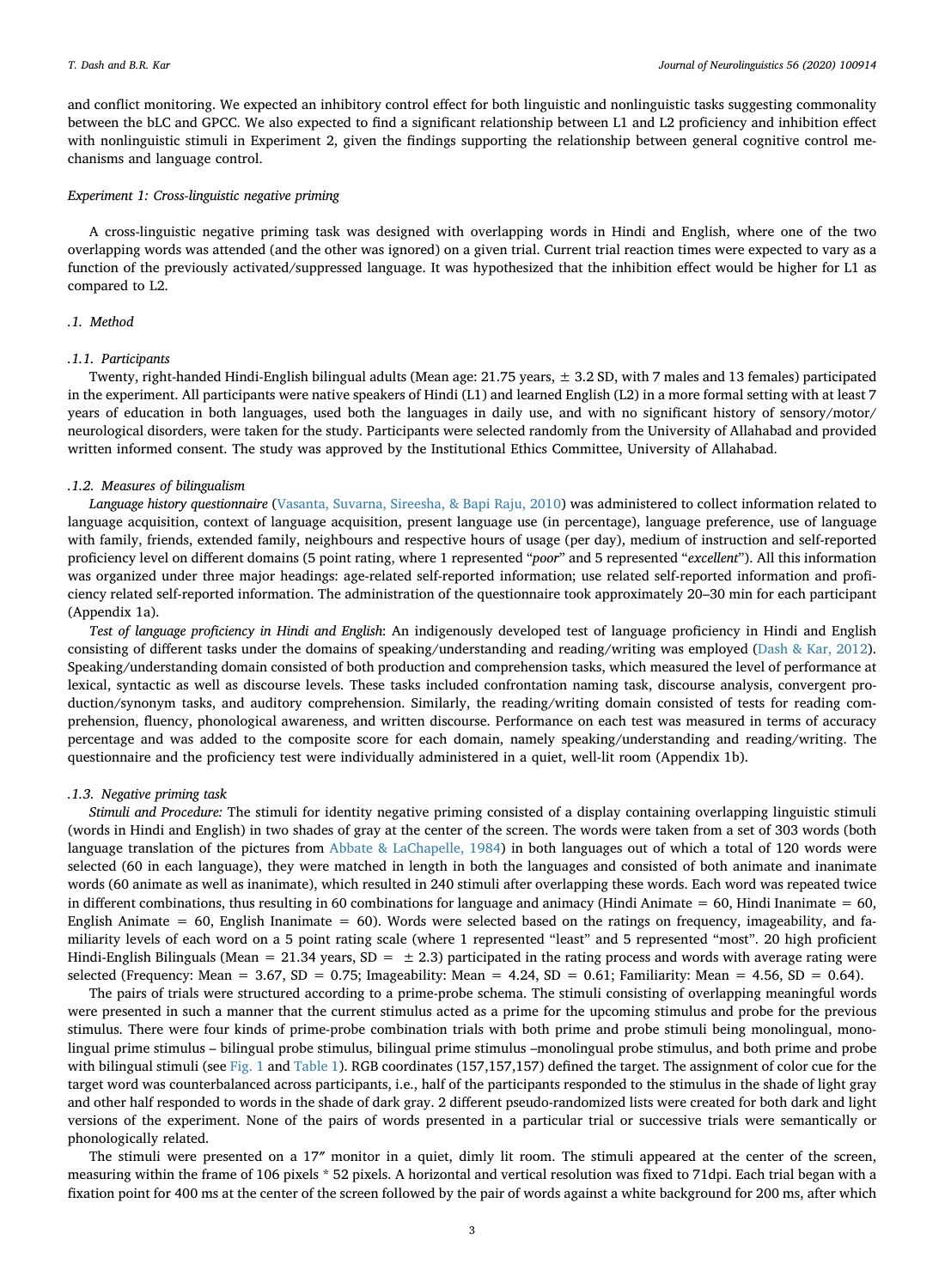<span id="page-3-0"></span>

**Fig. 1.** Temporal sequence of the stimuli presentation along with the examples of the different stimuli type used in the study 1.

a blank screen was presented, and it stayed until response followed by a fixation point for the next trial. Participants performed an animacy judgement task once the stimuli appeared on the screen and responded by pressing the left arrow key if the target word represented an animate object and right arrow key if the target word represented an inanimate object. Participants responded using the first and second fingers of their dominant hand. Participants were instructed to respond as quickly and as accurately as possible. Overlapping words were presented in different combinations, i.e., Hindi over Hindi, English over English, Hindi over English, and English over Hindi (see [Table 1\)](#page-4-0). The stimuli were presented in the ratio of 3:1 for attended repetition and ignored repetition conditions. Attended repetition condition (336 trials, 168 monolingual, and bilingual trials each) consisted of trials in which the target language in the current trial was the same as the one in the previous trial. Ignored repetition condition (144 trials, 72 monolingual and bilingual trials each) consisted of trials in which the target language in the current trial was a distractor and hence was ignored on the previous trial. Other than the two priming conditions, there were four possible prime-probe combinations, as mentioned above, due to the two languages in which stimuli were presented. Also, the pure switch trials with a monolingual prime stimulus followed by a monolingual probe stimulus with one in L1 and another in L2 or vice versa were retained to partial out the effect of pure switch between the two languages and to bring out the true effect of persistent inhibition.

#### *.1.4. Data analysis*

Reaction time (RT) data were analysed for the two priming conditions (attended repetition and ignored repetition), each having four types of prime-probe combination trials (monolingual-monolingual, monolingual-bilingual, bilingual-monolingual and bilingual-bilingual) for both the languages. Error trials (9.2%) and those with RTs that were more than 3SD (1.5%) were excluded from further analysis. Cross-linguistic inhibition effect is said to occur when responses to target language are slower in a situation when the target language was presented as a distractor on the previous trial. To examine the cross-linguistic inhibition effect, we computed difference scores using RTs across the prime-probe combination. Since the stimuli included words from both the languages, switching effects were bound to occur in addition to the cross-linguistic inhibition effect. To rule out the effect of language switching effect due to the pure-switch trials, simple subtractions were performed. Difference scores for the bilingual prime trial followed by monolingual probe trial in the attended repetition condition (for example, EH followed by EE where English is the target language in both the combinations) were further subtracted from the pure switch condition (HH followed by EE), same for the ignored repetition condition. Similarly, difference scores for the bilingual prime trial followed by bilingual probe trial in the attended repetition condition (for example, EH followed by EH where English is the target language in both the combinations) were further subtracted from the no switch condition (EE followed by EE); same for ignored repetition (see [Table 1](#page-4-0) for details). This resulted in 2 versions of priming conditions for both attended repetition and ignored repetition – monolingual-bilingual prime-probe combination (i.e., H1 and E1) and bilingual prime probe combination (i.e., H2 and E2) Means of the difference scores of both prime-probe combinations (with standard error of mean) as a function of language and priming Bilingual-monolingual prime-probe combination was not considered for analysis based on the non-significant effect of this combination of trials on the inhibition effect as observed in the pilot study.

Bivariate correlation and regression analysis were performed to examine the relationship between measures of bilingualism and negative priming task performance. Multiple regression analysis was performed by using the simultaneous method. Results of correlation and regression analysis are discussed for the speaking/understanding and reading/writing domains of language skills (measured using the test of language proficiency).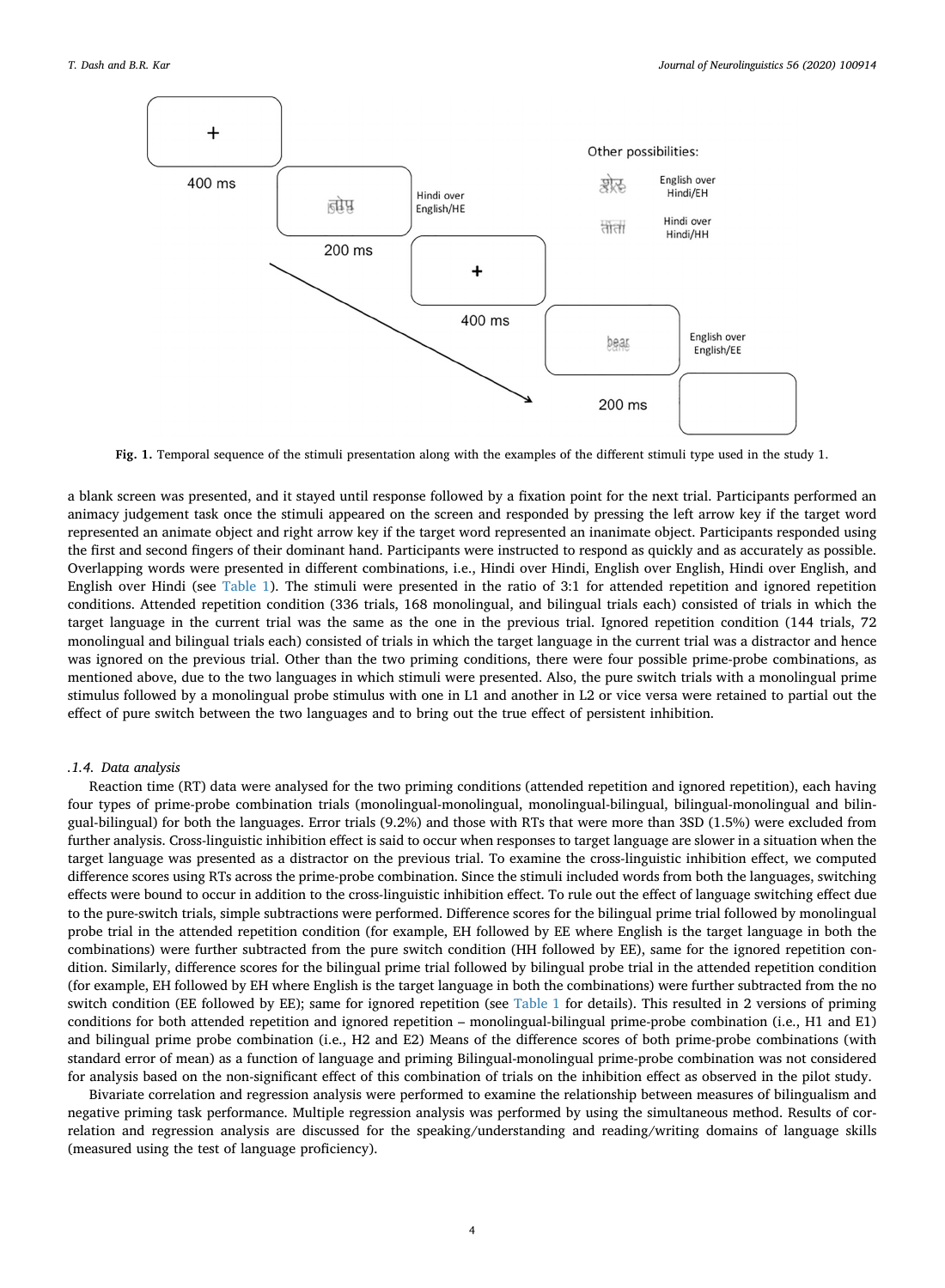## <span id="page-4-0"></span>**Table 1**

|  |  |  | Prime and probe combinations employed in experiment 1, along with the method to calculate the difference scores. |
|--|--|--|------------------------------------------------------------------------------------------------------------------|
|--|--|--|------------------------------------------------------------------------------------------------------------------|

| Attended repetition                            | Ignored repetition    | Switch/no switch       |  |  |
|------------------------------------------------|-----------------------|------------------------|--|--|
| English attended                               | English ignored       | Hindi switch           |  |  |
| EH followed by EE (1)                          | EH followed by EE (5) | HH followed by EE (9)  |  |  |
| EH followed by EH (2)                          | EH followed by EH (6) | English switch         |  |  |
| Hindi attended                                 | Hindi ignored         | EE followed by HH (10) |  |  |
| HE followed by HH (3)                          | HE followed by HH (7) | Hindi no switch        |  |  |
| HE followed by HE (4)                          | HE followed by HE (8) | HH followed by HH (11) |  |  |
|                                                |                       | English no switch      |  |  |
|                                                |                       | EE followed by EE (12) |  |  |
| Calculation of difference scores:              |                       |                        |  |  |
| Monolingual-bilingual prime-probe combination: |                       |                        |  |  |
|                                                | Attended repetition   | Ignored repetition     |  |  |
| H1                                             | $3$ minus $10$        | 7 minus 10             |  |  |
| E1                                             | 1 minus 9             | 5 minus 9              |  |  |
| Bilingual-bilingual prime-probe combination:   |                       |                        |  |  |
|                                                | Attended repetition   | Ignored repetition     |  |  |
| H2                                             | 4 minus 11            | 8 minus 11             |  |  |
| E2                                             | $2$ minus $12$        | 6 minus 12             |  |  |
|                                                |                       |                        |  |  |

## *.2. Results*

The difference scores were then subjected to a three-way, 2 languages (Hindi/English) \* 2 priming conditions (Attended re-petition/ignored repetition) \* 2 prime-probe combinations (H1/E1 and H2/E2) repeated measures ANOVA (see [Fig. 2](#page-4-1)). There was a significant main effect of priming condition, indicating that ignored repetition trials were slower than attended repetition trials [*F*  $(1,19) = 6.38$ ,  $p = 0.021$ . The main effect of prime-probe combination and the interaction between language and prime-probe combination was not significant,  $[F(1,19) = 2.54, p = 0.12$  and  $F(1,19) = 1.17, p = 0.29$  respectively]. However, the interaction effect between priming condition and prime-probe combination was significant,  $F(1,19) = 8.77$ ,  $p = 0.008$ . Post hoc comparisons showed a significant effect for the bilingual prime-probe condition only. The interaction between language and priming condition showed a trend of significance,  $[F(1,19) = 4.37, p = 0.05$ . The three-way interaction of language, priming condition and primeprobe combination was significant  $[F(1,19) = 12.81, p = 0.008]$ . Tukey's post hoc test for the three-way interaction further confirmed significant inhibition effect for the set of bilingual prime-probe combination (H2/E2) in both the languages ( $p = 0.043$  for L1 and  $p = 0.0002$  for L2), which indicates that when the weight of the prime and probe trial was the same (when both prime and probe trials had bilingual stimuli), inhibition effect was seen in both the languages and magnitude of this effect was more for L1 as compared to L2. This is to say that the sustained effect of inhibition was found to be greater for L1 as compared to L2.

<span id="page-4-1"></span>

**Fig. 2.** Behavioural performance on the negative priming task with linguistic stimuli showing comparisons between monolongual-bilingual (H1; E1) and bilingual-bilingual (H2; E2) prime-probe combinations for both languages for attended repetition and ignored repetition condition..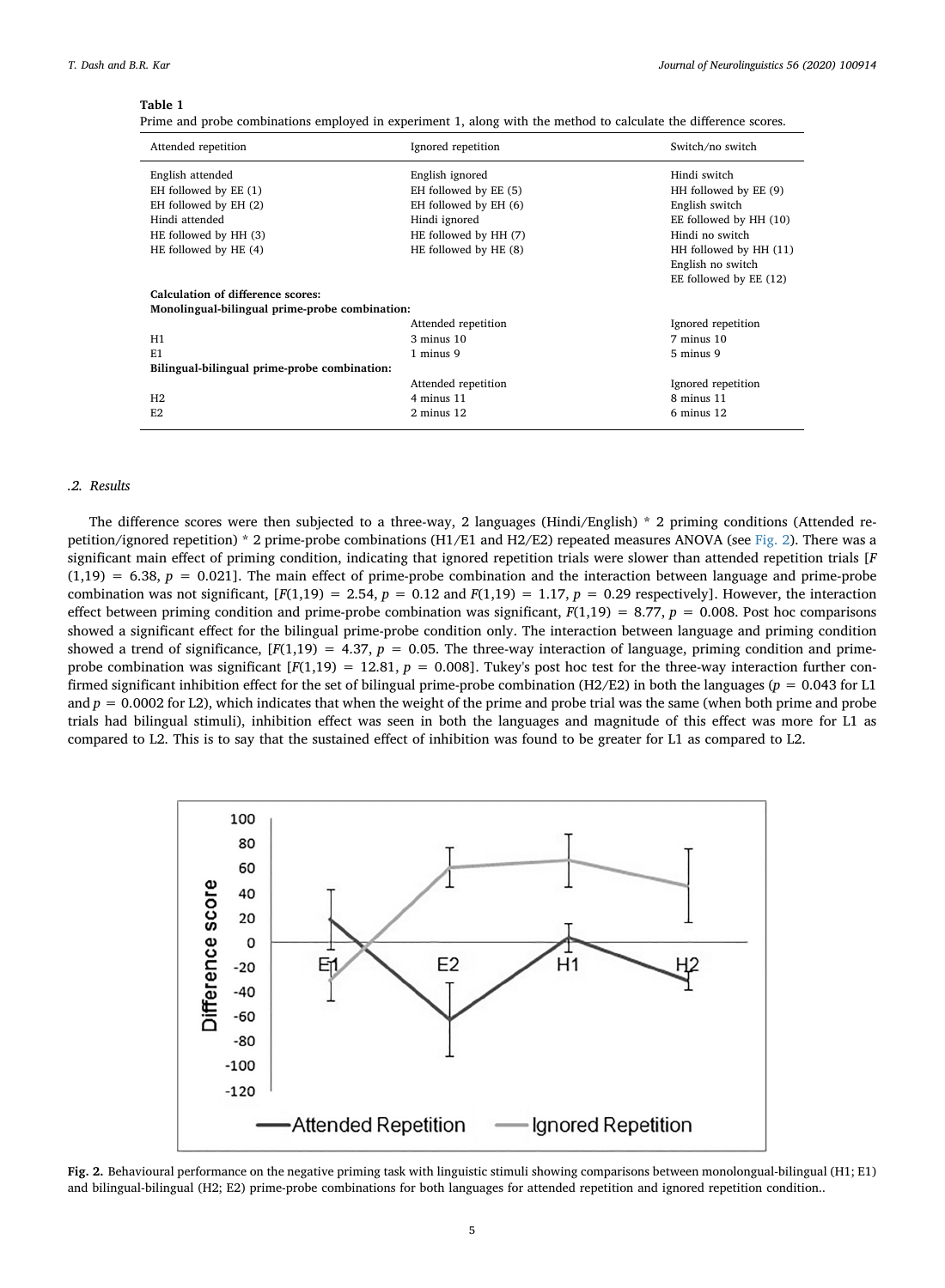#### *.2.1. Language proficiency and inhibition effects*

In the domain of speaking/understanding, there was a significant correlation between the total score of L2 proficiency and the inhibition effect in L2 for the monolingual-bilingual prime probe combination trials,  $r = 0.514$ ,  $p = 0.02$ . The total score of L2 predicted 22.3% of the variance in performance on the negative priming task (R square = 0.264, adjusted R square = 0.223), and the model was significant,  $F(1, 18) = 6.46$ ,  $p = 0.02$ . The total score of L1 did not significantly predict the performance on the linguistic version of the negative priming task. However, synonym task in L1 in the speaking/understanding domain, predicted performance on the negative priming task for L1 and accounted for 16.2% of the variance (R square  $= 0.206$ , adjusted R square  $= 0.162$ ) and the model was significant,  $F(1, 18) = 4.671$ ,  $p = 0.044$ .

In the domain of reading/writing, reading speed in L1 and reading fluency in L2 were correlated with the difference scores in L2 for the monolingual prime-probe combination trials. Both accounted for 21.2% of variance (R square = 0.295, adjusted R square  $= 0.212$ ) and the model showed a trend of significance,  $F(2, 17) = 3.55$ ,  $p = 0.051$ . On the other hand, reading comprehension in L1 significantly predicted the negative priming task performance in L1. There was a negative correlation between reading comprehension in L1 and attended repetition condition in L1 only for monolingual-bilingual combination trials. Reading comprehension accounted for 29.8% of variance (R square = 0.331, adjusted R square = 0.298) and the model was significant, *F* (1, 18) = 6.88, *p* = 0.006. In case of bilingual prime-probe combination trials, reading comprehension in L1 predicted 27.0% of variance (R square = 0.309, adjusted R square = 0.270) in the difference scores of both attended and ignored repetition conditions for L1 and the model was significant,  $F(1, 18) = 8.042$ ,  $p = 0.011$ .

Thus, results based on regression analysis suggest that L2 proficiency for the speaking/understanding domain predicted performance on the linguistic negative priming task. In contrast, only task-specific relationship was observed between L1 proficiency (synonym task) and negative priming task performance. Since the negative priming task involved animacy judgement with words as stimuli, reading speed and reading comprehension emerged as significant predictors of performance on the negative priming task.

To sum up the findings of the experiment in Experiment 1, inhibitory control effects were evident in both languages when prime and probe trials had bilingual stimuli. L1 proficiency showed a task (reading comprehension) specific relationship, whereas L2 proficiency across domains, including both speaking/understanding and reading/writing skills, showed a significant correlation with performance on the negative priming task.

### **2. Experiment 2a: ERP correlates of the cross-linguistic negative priming effects in Hindi and English language**

This study examined the ERP correlates of inhibitory control in Hindi-English bilingual adults by using comparable visual identity negative priming tasks with linguistic and nonlinguistic stimuli. The first experiment examined inhibition effects for lexical-semantic processing in L1 (Hindi) and L2 (English). Modulation of N200 amplitudes as a measure of inhibitory control and conflict monitoring was expected for both linguistic and nonlinguistic tasks. Since L1 has a stronger representation than L2, we expected to find the greater amplitude of the N200 component for the ignored repetition condition in L1 compared to L2. We also hypothesized higher amplitude of the N200 component (associated with inhibition effects) for the ignored repetition condition (as a measure of the carryover effect of inhibition) compared to the control condition for nonlinguistic stimuli. Ignored repetition condition is a high monitoring condition given that one needs to attend to the target, which was a distractor and was ignored in the previous trial. The relationship between proficiency in L1 and L2, and changes in ERP amplitudes with respect to the negative priming effects was also examined. It was hypothesized that the amplitudes of the N200 component would be positively correlated with inhibition effect in L2 and nonlinguistic stimuli.

#### **3.1. Method**

#### *3.1.1. Participants*

Eighteen Hindi-English Bilingual adults in the age range of 18–26 years (Mean age = 22.66 years, SD =  $\pm$  2.5; 9 males and 9 females) participated in the study. The selection criteria were the same as described in the first study. Language history questionnaire and the test of language proficiency in Hindi and English were administered as described in the first study.

## *3.1. Stimuli and procedure*

The identity negative priming task with overlapping linguistic stimuli was designed using the STIM2 software (Neuroscan Inc., Australia). The design was similar to the one described in the first study with a few modifications. The design of the experiment was modified for the timeline by providing a maximum time window of 1500 ms for response between two trials to avoid the overlap error in ERP. The control condition was also added to the current trial structure. Thus, there were three conditions in this experiment (960 trials): attended repetition (300 trials), ignored repetition (180 trials), and control condition (480 trials). The attended repetition and ignored repetition conditions were similar to the behavioural experiment conducted in the first study. The control condition consisted of a single word overlapped with a string of symbols like unfilled boxes (similar in size as the words), subtending at  $2^{\circ}$  at the centre of the screen. The monolingual prime-probe trials (H1/E1) were not retained in the current design to reduce the duration of the experiment and also because the issue of switching was addressed in the first study. The bilingual prime-probe trials and control trials only were considered for the current experiment.

The experiment began with a fixation point for 400 ms followed by a pair of overlapped words/words overlapped with a string of symbols for 300 ms, after which the response window stayed for 1500 ms within which the participant was required to respond.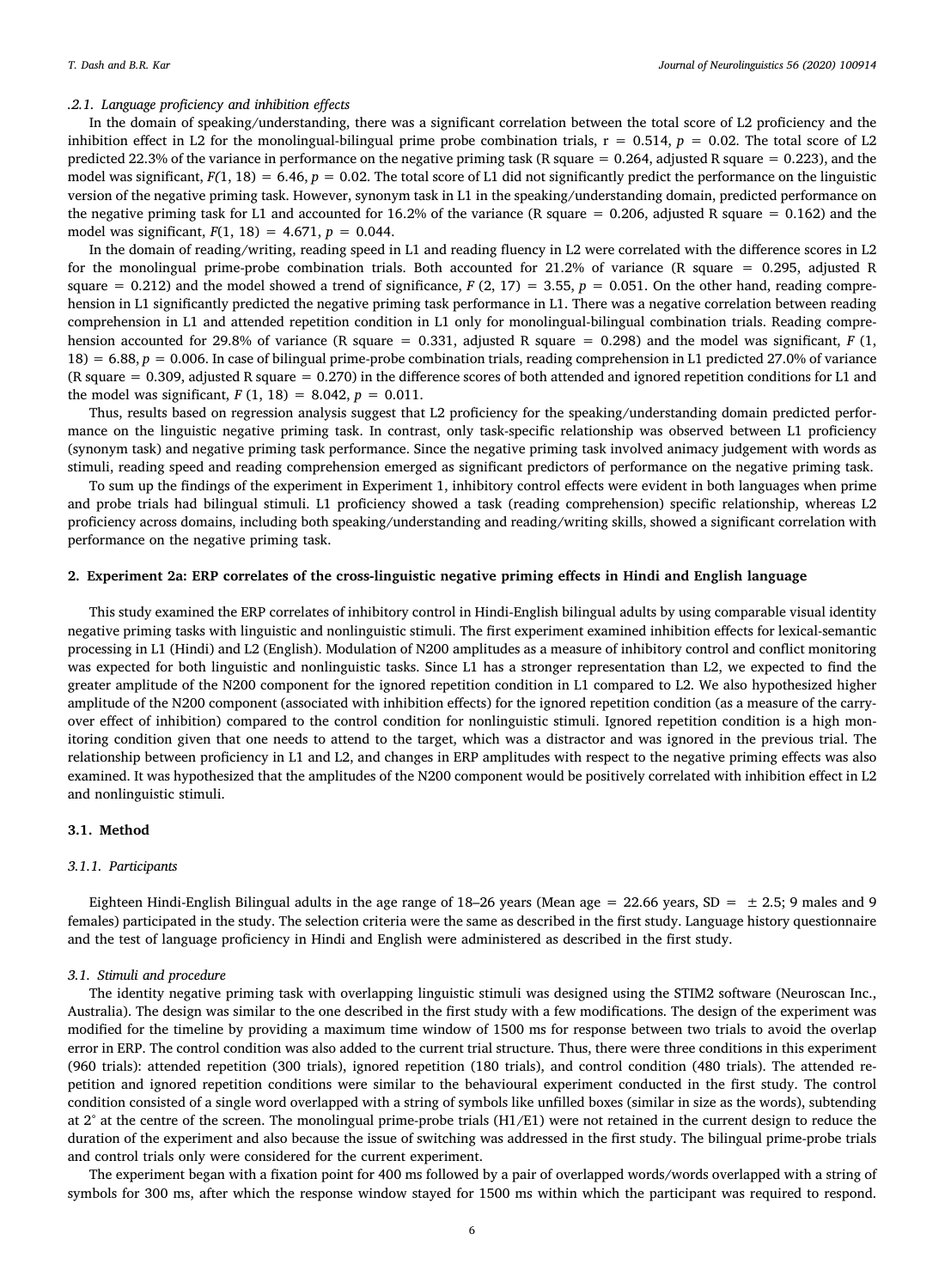Participants responded by pressing the response buttons, 1 for animate, and 2 for inanimate words using the response pad (Neuroscan EEG/ERP system) with four response buttons. Response keys were counterbalanced across participants. The experimental task and ERP recording procedure were explained to the participants. Participants were seated comfortably at a distance of 60 cm from the computer monitor in an isolated sound room. Participants were given instructions about the negative priming task and were asked not to blink or move while the stimuli were being presented. For each trial, the stimulus was presented at the centre of the screen. The entire procedure, including the preparation of the participant with the placement of the electrode cap, achieving the impedance, and conducting the experiment, took about 1 h 45 min.

#### *3.1.3. EEG data acquisition and processing*

Stimulus presentation was performed with STIM2 software (Neuroscan Inc., Australia), and responses were recorded using a response pad. The 64 electrode cap was positioned over the scalp according to the criteria of the international 10–20 system of placement of electrodes. Continuous EEG was recorded using the 64 channel EEG system (SCAN 4.3, Neuroscan Inc., Australia) referenced to the left and right mastoid bones. The horizontal EOG activity was recorded from two bipolar electrodes positioned on the outer canthi of both eyes. Vertical EOG activity was recorded from two bipolar electrode sites, above and below the right eye. The impedance at each electrode site was maintained below 5 kΩ. The raw EEG data recorded during the trials was digitized at 1000 Hz sampling rate. A 50 Hz notch filter was applied to remove noise due to the current line.

Raw EEG data were pre-processed using a band-pass filter (1–30 Hz). The filtered data was segmented into target-locked epochs of −100 ms–500 ms. The epochs were baseline corrected using the pre-stimulus interval (−100 to 0 ms). The muscle movement artifacts and ocular artifacts (exceeding 50 μV) were removed from single trials. Separate averaged waveforms for each condition were generated. ERP data yielded electrophysiological measurement for the attended repetition condition, ignored repetition condition as well as the control condition. Trials (at least 60 trials per condition after artifact rejection were averaged, taking an epoch of −100 to 500 ms. Separate averaged waveforms for each condition were generated. Negativity was observed predominantly at the frontal-central electrode site (FCZ) around 200–300 ms consistently for all the participants across conditions, more specifically between 240 and 260 ms for L1 and 260–280 ms for L2. Negativity was observed to be more in the anterior and central sites as compared to the posterior sites. The ERP waveforms showed a pre-stimulus dip between 0 and 50 ms consistently for all the participants, which could be due to the preparation for the upcoming target (linguistic stimuli are expected to result in activation suppression mechanisms in case of cross-linguistic stimuli).

#### *3.2. Results*

#### *3.2.1. Behavioural results*

All participants completed the cross-linguistic negative priming task. The mean accuracy across participants was 88.93%. A twoway ANOVA with 2 (language)\*2 (priming condition) was performed. The effects were not statistically significant. Further analysis of slow (95th percentile) and fast (5th percentile) trials suggested that the inhibition effect in terms of the difference scores (i.e., the difference between the mean RTs of ignored repetition condition and control condition) showed contrasting results for both the languages. L1 (Hindi) showed greater inhibition effect as compared to L2 (English) for the fast trials,  $t(17) = 3.982$ ,  $p = 0.001$ . Slow trials only showed a trend of significance,  $t(17) = -1.908$ ,  $p = 0.073$ ).

#### *3.2.2. ERP results: N200 analysis (time window 200–300 ms)*

ERP data were analysed comparing the mean amplitudes across conditions (AR, IR, and control) and languages (L1 and L2) as well as with difference waveforms (subtracting the mean amplitudes of control condition from those of attended repetition condition and ignored repetition condition). The visual inspection of the ERP waveforms showed an observable change in the waveform at the frontal central sites consistently across participants. Mean amplitudes were computed for the two languages and each of the conditions at the FCZ electrode site. A two way repeated measures ANOVA with 2 (language)\* 2 (priming condition) design, was performed. Main effect of priming condition was significant, *F*(1, 17) = 7.542, *p* = 0.014. The mean amplitudes of the N200 component were larger for the ignored repetition condition as compared to the control condition. The main effect of language was not significant  $F(1, 17) = 2.305$ ,  $p = 0.147$ . Interaction between language and priming condition was not significant,  $F(1, 17) = 3.429$ , *p* = 0.082 (see [Fig. 3a & 3b\)](#page-7-0). As the mean peak latency for both the languages is different, planned comparisons were performed to understand language-specific effects. Results showed that N200 amplitudes were enhanced for the ignored repetition condition as compared to the control condition for L1 Hindi, *t*(17) = 2.65, *p* = 0.015 and L2 English, *t*(17) = 3.34, *p* = 0.003). In addition, N200 amplitudes for the ignored repetition condition were larger for L1 as compared to L2,  $t(17) = 2.903$ ,  $p = 0.01$ ).

Latency analysis for the ignored repetition condition also showed a significant difference between the two languages, *t*  $(17) = 3.747$ ,  $p = 0.001$ ). Overall mean peak latency was 237 ms for Hindi and 267 ms for English across priming conditions. Mean amplitudes were computed for the difference waveforms (attended repetition minus control for facilitation effect and ignored repetition minus control for inhibition effect) of the N200 wave for Hindi and English language. Paired sample *t*-test results showed that the N200 amplitudes were higher for the inhibition effect as compared to the facilitation effect for L1 and L2,  $t(17) = 2.938$ ,  $p = 0.008$ ) and  $t(17) = 2.178$ ,  $p = 0.0042$  respectively. Moreover, the inhibition effect was found to be greater for L1 Hindi as compared to L2 English, as presented in [Fig. 4.](#page-7-1) Besides, a paired sample *t*-test was performed between ignored repetition condition and the control conditions for various anterior electrode sites. Left-sided frontal electrodes (F3, FC3, FC5 for L1 and F3, FC1, FP1, FPz for L2) showed inhibition effect for both L1 and L2, suggesting the involvement of frontal and prefrontal electrodes (*p* < 0.05).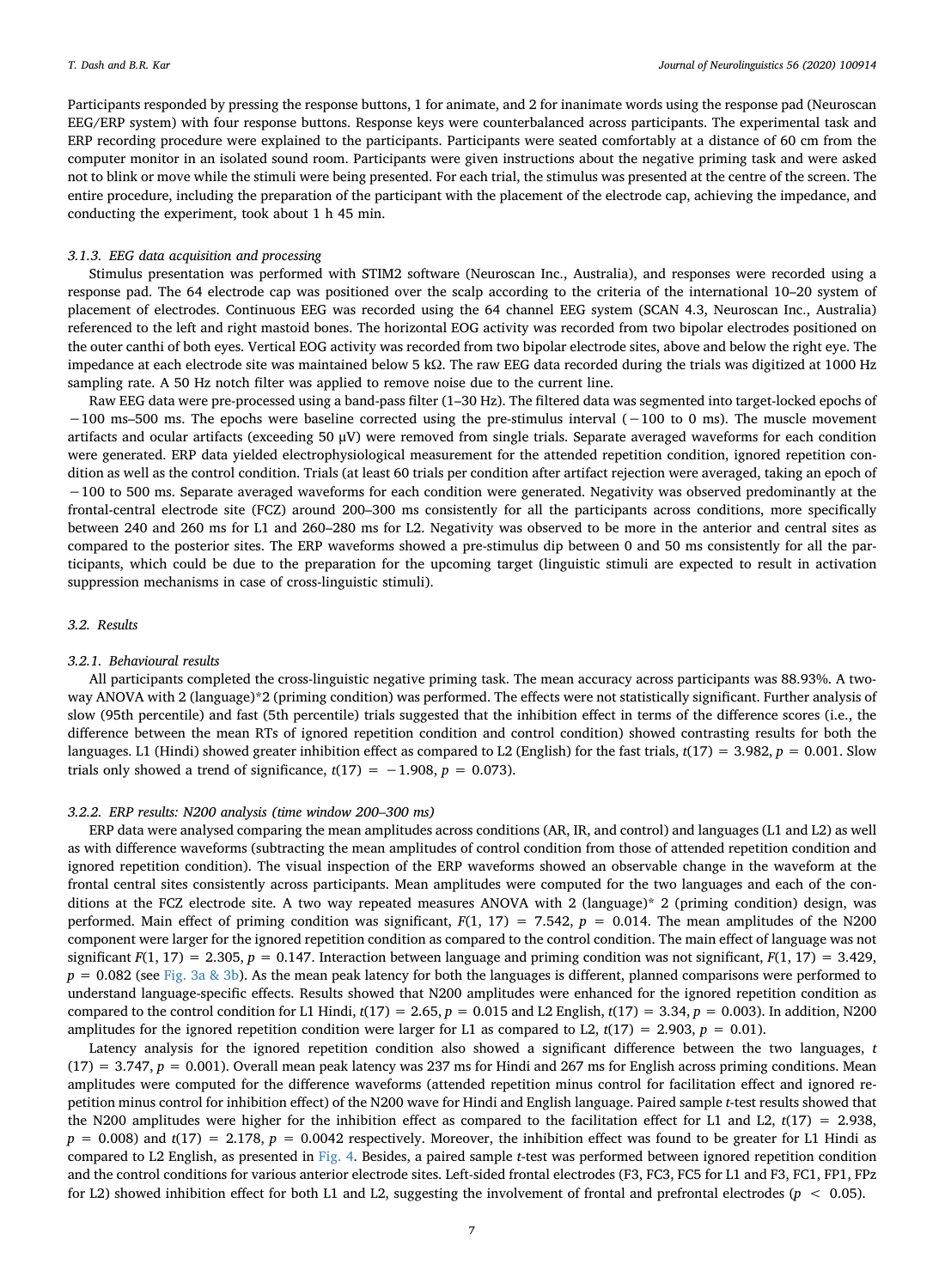<span id="page-7-0"></span>

**Fig. 3a.** Grand averages of the ERPs elicited by control and ignored repetition condition for the L1 (Hindi language).



Time (ms)

<span id="page-7-1"></span>**Fig. 3b.** Grand averages of the ERPs elicited by control and ignored repetition condition for the L2 (English language).



Time (ms)

**Fig. 4.** Grand averages of the ERPs elicited by the ignored repetition condition for both the languages.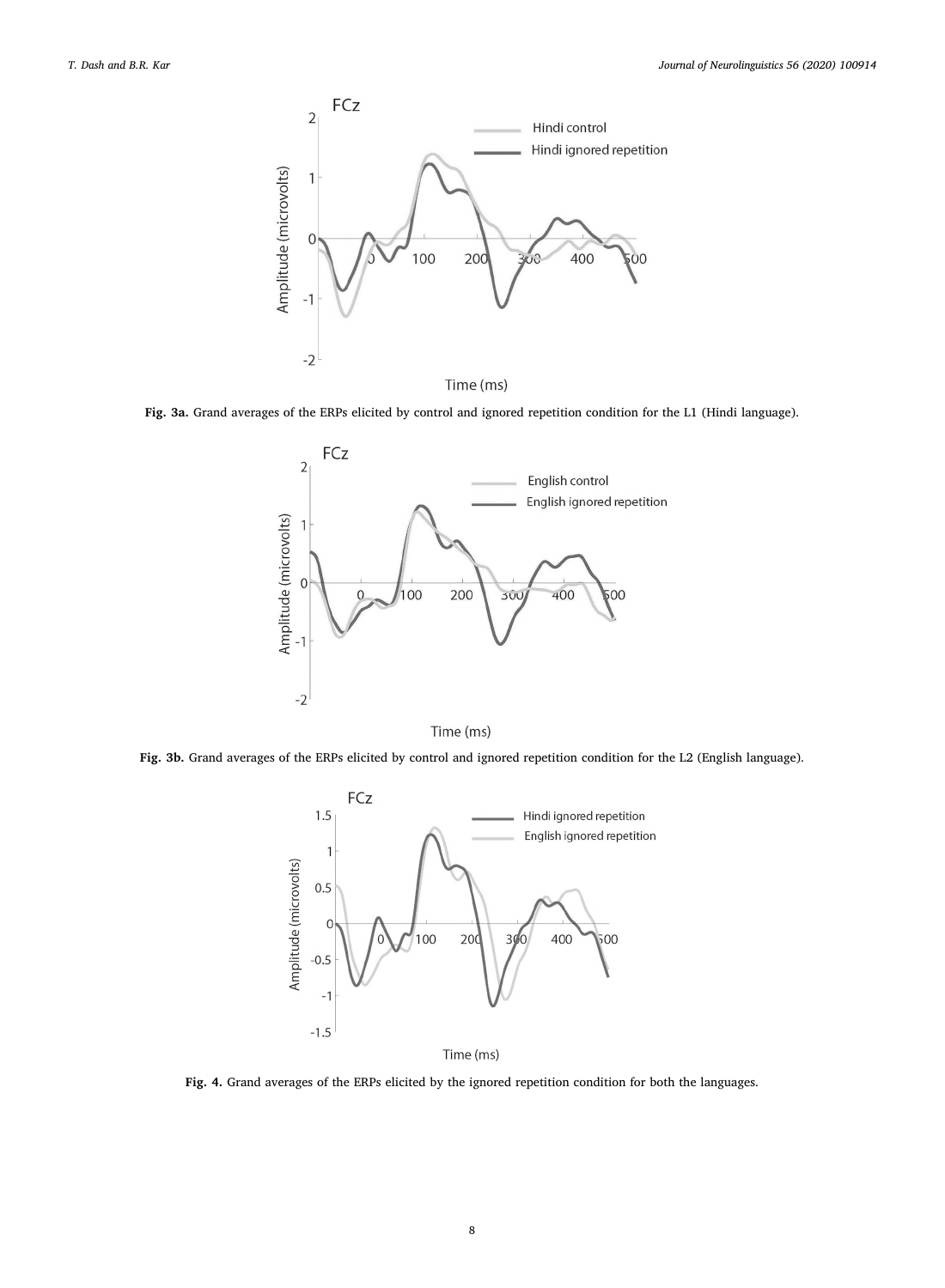## *3.2.3. Language proficiency and negative priming effects (N200 amplitudes) for linguistic stimuli*

The relationship between language proficiency and negative priming effects for changes in the latency and amplitudes of the N200 component was also examined. We examined if the difference in amplitudes between ignored repetition condition and control condition (as a measure of inhibition effect) was correlated with language proficiency scores of L1 and L2. Multiple regression analysis was performed by using the simultaneous method. In the domain of speaking/understanding, there was a significant correlation between the total scores of L2 and N2 amplitudes for the inhibition effect in L2,  $r = 0.59$ ,  $p = 0.004$ . The total score of L2 predicted 32.6% of the variance in the N2 amplitudes. (R square = 0.35, adjusted R square = 0.32) and the model was significant, *F*  $(1, 16) = 10.65$ ,  $p = 0.004$ . Similarly, the total score of L2 in the domain of reading and writing also predicted 44.8% of the variance in N2 amplitudes for the inhibition effect in L2 (R square =  $0.475$ , adjusted R square =  $0.448$ ). The model was significant, *F* (1,  $16) = 17.20, p = 0.001.$ 

In the domain of speaking understanding, discourse analysis in L1 predicted 15.4% of the variance in the N2 amplitudes on ignored repetition condition for L1 (R square = 0.197, adjusted R square = 0.154) and model was significant (F  $(1, 16) = 4.65$ ,  $p = 0.044$ ). The total score in speaking/understanding or reading/writing domain was not able to predict inhibition effects in L1.

To sum up the findings based on experiment 2a, overall inhibition effect showed larger amplitudes for both L1 and L2 compared to the facilitation effect. Similarly, the ERP data showed greater amplitude for the N200 component (as a measure of inhibition) for the ignored repetition condition for L1 compared to L2 and control condition. Also, the mean peak latency of the N200 component was earlier for L1 than L2 due to the strong representation for L1. Interestingly, overall L2 proficiency and task-specific L1 proficiency predicted N200 amplitudes for the inhibition effect in L2 and L1, respectively.

#### **3. Experiment 2b: nonlinguistic negative priming effects on N200 amplitudes among bilingual adults**

The purpose of the current experiment was to demonstrate negative priming effects among bilinguals for changes in the amplitudes of the N2 component on a nonlinguistic negative priming task. We also examined the relationship between L1 and L2 proficiency with the changes in ERP amplitudes to demonstrate the relationship between proficiency and general-purpose inhibitory control.

#### **4.1. Method**

#### *4.1.1. Participants*

Eighteen Hindi-English bilingual adults in the age range of 18–26 years participated in the experiment (Mean age: 22.66 years  $SD = \pm 2.2$ ; 9 males and 9 females). The selection criteria for participation were similar to the first study. Participants in both the experiments (2a and 2b) were matched on L1 and L2 proficiency. Language history questionnaire and test of language proficiency in Hindi and English were administered to all the participants.

#### *4.1.2. Stimuli and procedure*

The identity negative priming task with nonlinguistic stimuli, including overlapping line drawings of animate and inanimate objects, was employed while recording EEG/ERP. The trial began with a fixation point for 400 ms, followed by the overlapping line drawings in shades of light gray and dark gray. The pictures were selected from the IPNP database [\(Abbate & LaChapelle, 1984](#page-11-10)). A total of 130 images were taken and were rated by 10 high proficient Hindi-English bilinguals at the University of Allahabad. Pictures were rated on familiarity and frequency of use of picture names on a 0–5 rating scale. Fifty images were selected, consisting of an equal number of animate and inanimate categories (Mean rating  $= 4.17$ , SD  $= 0.63$ ). With these images, 620 overlapping stimuli were created in different combinations. Prime and probe trials were carefully designed so that there were no phonological or semantic overlaps within a trial as well as between two trials.

The participants were required to identify the target picture as animate or inanimate and press the corresponding keys ("1" for animate and "2" for inanimate) using the four-button response pad. Trials were pseudo-randomized to maintain an equal number of prime probe combination trials. There were four blocks and with three rest pauses for 1 min, 3 min and 1 min respectively after every 240 trials. There were three conditions in this experiment, similar to the linguistic negative priming task: attended repetition, ignored repetition, and control condition. The control condition consisted of trials in which stimuli did not repeat between the prime and probe trial and thus contained four different animate/inanimate pictures in both trials. The behavioural data in terms of reaction times was analysed similar to the analysis performed in experiment 1, and the ERP waveform analysis was performed using similar data processing and analytical procedures described in experiment 2a.

#### *3.2. Results*

#### *3.2.1. Behavioural results*

A paired-samples *t*-test was performed comparing the mean reaction times of the control condition and ignored repetition condition. There was a significant difference between the two conditions,  $t(17) = -3.743$ ,  $p = 0.002$ , indicating a significant negative priming effect.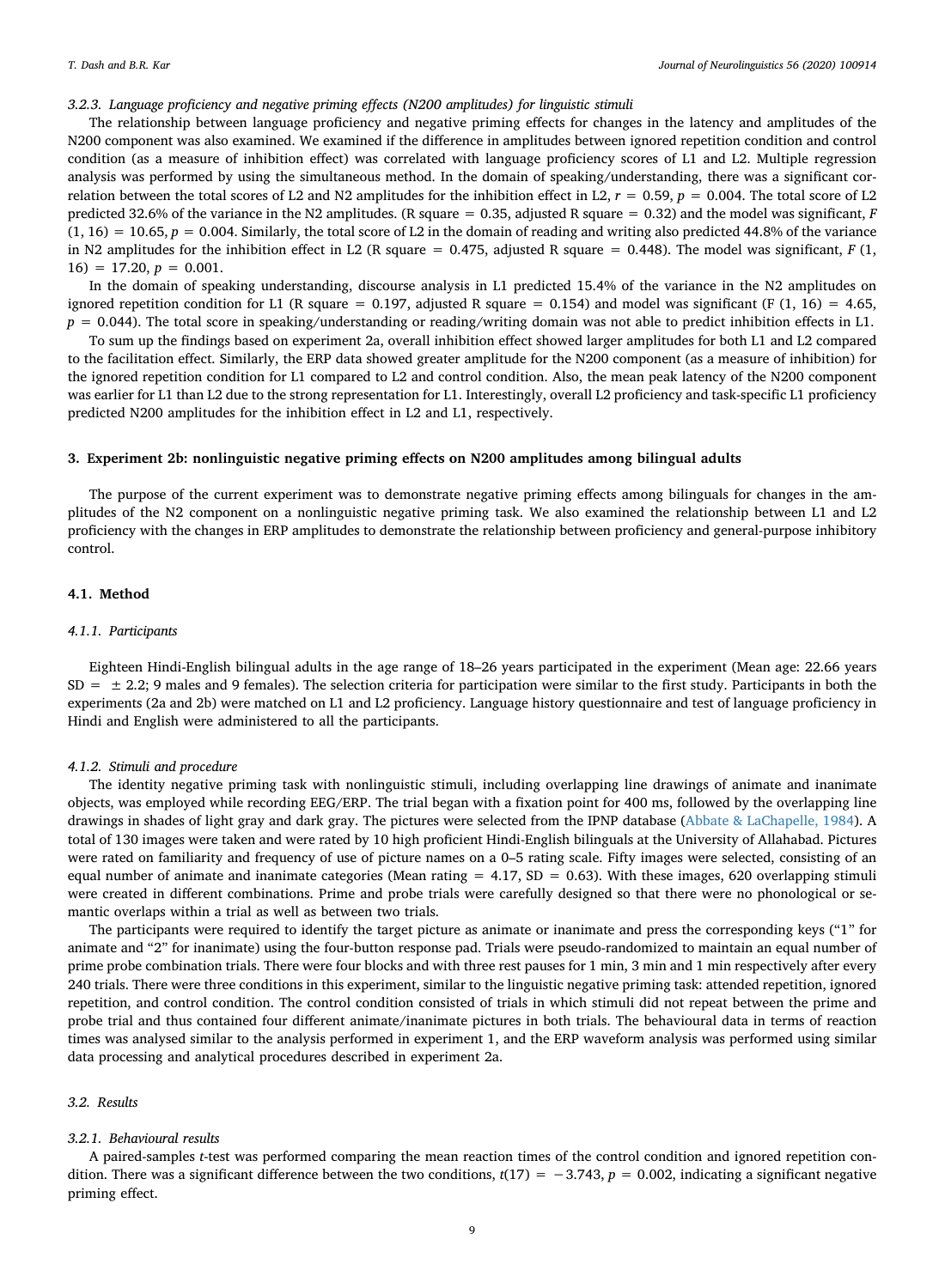<span id="page-9-0"></span>

Time (ms)

**Fig. 5.** Grand averages of the ERPs elicited by control and ignored repetition condition for the nonlinguistic stimuli.

#### *4.2.2. EEG/ERP results*

Raw EEG data were pre-processed using similar parameters as described for experiment 1 of the second study. ERP amplitudes were averaged across trials (at least 60 trials per condition after artifact rejection were analysed) by taking an epoch of −100 ms–500 ms. ERP waveforms within an epoch of 200–300 ms at the FCZ electrode site were analysed to derive the mean amplitudes for ignored repetition condition and control condition (see [Fig. 5](#page-9-0)). A paired samples *t*-test showed a significant difference between the mean amplitudes of the two conditions,  $t(17) = 2.786$ ,  $p = 0.013$ . Mean amplitudes of the N200 component were larger for the ignored repetition condition as compared to the control condition suggesting a significant negative priming effect.

#### *4.2.3. Language proficiency and negative priming effects for nonlinguistic stimuli*

It was interesting to find that the total score on L1 in speaking/understanding domain predicted 25.3% of the variance in the mean amplitudes of the N200 component for nonlinguistic stimuli and model was significant,  $F(1,17) = 5.40 p = 0.034$ . In contrast, task-specific L2 proficiency for words per minute in the L2 reading task was able to predict 26.4% of the variance in the mean amplitudes of the N200 component for nonlinguistic stimuli and model was significant *F* (1,17) = 5.74, *p* = 0.029.

To summarize, results based on experiment 2 b showed a significant negative priming effect for nonlinguistic stimuli, also supported with greater mean amplitude for ignored repetition condition. Overall L1 proficiency and task-specific L2 proficiency predicted the mean amplitudes for the N200 component for nonlinguistic stimuli.

## **4. Discussion**

The current study examined inhibition as a component process of cognitive control among Hindi-English bilinguals. The visual identity negative priming paradigm with linguistic and non-linguistic stimuli provided a comparable design to investigate bilingual language control and general-purpose cognitive control. We also examined the relationship between language proficiency and bilingual language control and GPCC. Proficiency in L1 and L2 shows a dynamic relationship with the different domains of cognitive control (i.e., through linguistic and nonlinguistic inhibitory control tasks). In addition, findings also suggest that various aspects of language proficiency across language domains are correlated with inhibition mechanisms and are also determined by the task context.

Based on our behavioural (study 1) and ERP results (study 2), we find that the inhibitory control effects were evident in both languages. The behavioural experiment also showed that these effects were modulated by the weight of a particular language in the given trial (i.e., for L1 HH  $>$  HE). ERP results showed significant modulations of the N200 amplitudes at the frontal central electrode site as a function of demands on inhibitory control and language. Modulations in the N2 amplitudes at the FCZ electrode site is an electrophysiological correlate of inhibition and conflict monitoring detected in the anterior cingulate cortex (ACC) [\(Nieuwenhuis &](#page-12-30) [Yeung, 2003](#page-12-30)). Moreover, activity in the ACC areas is often associated with the effect of bilingual experience on cognitive control [\(Abutalebi et al., 2012\)](#page-11-11). The performance of bilinguals, as well as monolinguals on a conflict monitoring task, is correlated with modulations in the ACC sulcation (Cachia et al., 2017). The current study also finds a significant correlation between L1/L2 proficiency and the N200 amplitudes at the FCZ electrode site. In addition, our results indicate many commonalities as well as differences between the bilingual language control and general-purpose cognitive control mechanisms.

#### *5.1. Inhibition as a component process of cognitive control in bilinguals*

According to Green's inhibitory control model [\(Green, 1998](#page-12-1)), the role of inhibition effect is based on the dominance of a particular language. The behavioural results (study 1) suggest that the weight or load of a specific language (i.e., HH > HE) for the prime and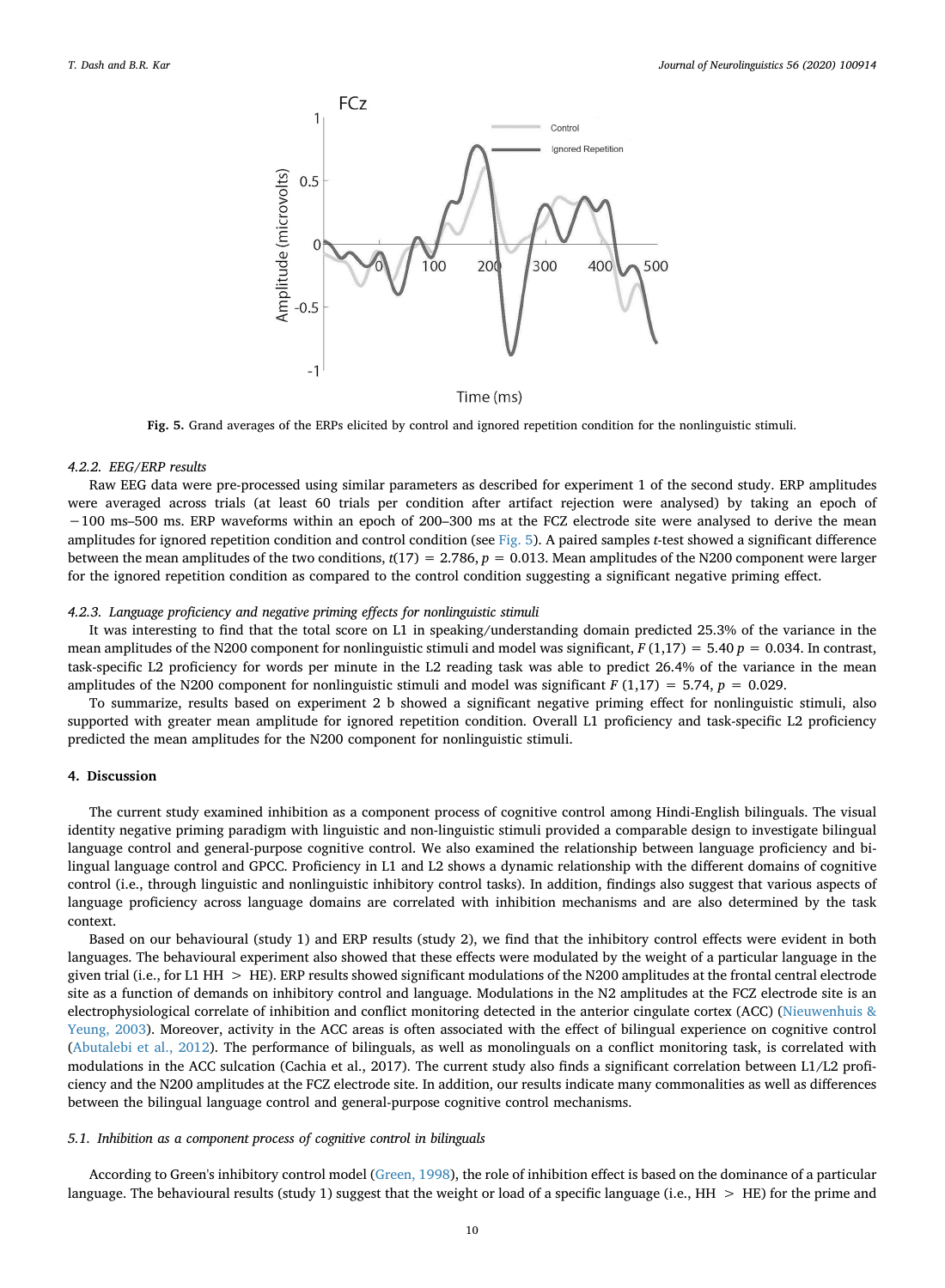probe combination was a crucial factor in the modulation of the control mechanism. We found that the negative priming effect on the current trial was significant only when the previous trial was a bilingual trial (HE) and not for monolingual trial. Bilingual trials can be considered as trials that keep both the languages activated thus, resulting in the need for the inhibitory control mechanism. Greater activation in the bilingual trial in comparison to a monolingual trial was also evident in the German-French bilingual study in the left caudate and anterior cingulate circuits [\(Abutalebi et al., 2008\)](#page-11-4). Monolingual trials put a low load on the language control system resulting in lesser involvement of the control circuits. The behavioural data established the linguistic version of identity negative priming paradigm and also provided evidence of sustained inhibitory effects on the current trial in the context of bilingual trials only (i.e., the previous trial being a bilingual trial).

We also find a more significant inhibition effect for L1 (Hindi) as compared to L2 (English), which is in accordance with Green's inhibitory control model ([Green, 1998](#page-12-1)), suggesting that dominant language shows greater inhibitory control. Inhibitory control among Hindi-English bilinguals was further studied by using ERP with both linguistic and nonlinguistic versions of the identity negative priming task. The ERP data suggested that inhibition effects were present in both versions of the experiment in the form of N200 for both languages as well as nonlinguistic stimuli. There was no significant effect of animacy or switching on the crosslanguage negative priming effect. We observed a significant difference for the N200 across priming conditions supporting the in-hibitory control hypothesis of the negative priming paradigm which is in accordance with the previous studies ([Neill & Valdes, 1992](#page-12-31); [Driver & Tipper, 1989](#page-12-32); [Heil, Osman, Wiegelmann, Rolke, B & Henninghausen, 2000](#page-12-33); [Nieuwenhuis, Yeung, Van den Wildenberg, &](#page-12-30) [Ridderinkhof, 2003;](#page-12-30) [Enriquez-Geppert, Konrad, Pantev, & Huster, 2010](#page-12-34)). However, these negative priming results based on previous studies are predominantly with nonlinguistic stimuli.

In the linguistic version of the ERP- negative priming task, language-based differences in terms of higher mean amplitudes as well as earlier latency of N200 for L1 (Hindi) is due to the stronger representation of L1. Although effects were also present for L2 but with lower amplitudes and increased mean peak latency. The latency and amplitude differences between the languages are dependent on language-related factors such as language proficiency, use, etc.

Moreover, comparison of linguistic and nonlinguistic inhibition effects showed an increasing order of amplitudes of the N200 component across the three stimulus types  $(L1 > L2 >$  nonlinguistic) and mean peak latency of the N200 component was found to be earlier for L1 than L2 and nonlinguistic stimuli for the ignored repetition condition. The difference in the mean peak latencies between nonlinguistic and linguistic stimuli is due to the faster semantic categorization for pictures as compared to the words [\(Theios](#page-13-3) [& Amrhein, 1989;](#page-13-3) [Yum, Holcomb, & Grainger, 2011\)](#page-13-4). The amplitude differences are due to the stronger conceptual and perceptual processing of picture stimuli as compared to words ([Stenberg, 2006;](#page-13-5) i.e., the picture superiority effect). Furthermore, the link between the L1 and conceptual representation is stronger than that of L2, resulting in the amplitude and latency differences between the two languages. However, this link between lexical and conceptual representation is also influenced by the level of language proficiency.

#### *5.2. Language proficiency predicts bilingual language control and general-purpose cognitive control*

Language proficiency (both L1 and L2) showed a complex and dynamic relationship with inhibitory control. In line with the current trend [\(Anthony & Blumenfeld, 2018](#page-11-9); [Incera & McLennan, 2018\)](#page-12-29), our study also provides evidence not only for the relationship between L1/L2 language proficiency and inhibitory control but also considered language proficiency as a continuous variable. Results related to L2 proficiency are in line with a previous study that has shown the effect of L2 proficiency on executive functions by comparing bilinguals with high and low proficiency based on a particular language skill using measures like PPVT for proficiency ([Bialystok, Craik, Green, & Gollan, 2009\)](#page-11-12). This is also consistent with another study using nonlinguistic Simon task, Simon switching, and working memory tasks with Cantonese–English bilinguals showing a significant relationship between proficiency and attentional control ([Tse & Altarriba, 2014](#page-13-6)). Few studies on the effect of L2 proficiency on oculomotor control have reported better monitoring and interference control among high proficient Hindi-English bilinguals ([Singh & Mishra, 2012](#page-13-7)). In addition, one of the recent studies on Hindi-English bilinguals has also shown the effect of second language proficiency on proactive inhibitory control with reduced proactive inhibition cost in high proficiency bilinguals in a nonlinguistic cued go/no-go task in oculomotor domain [\(Singh & Kar, 2018](#page-12-35)). In the current study, L2 proficiency across language domains predicted the second language inhibitory control, whereas, synonym task and reading comprehension task in L1 predicted the first language inhibitory control. This task-specific predictor model for the first language was also observed in the linguistic version of the ERP study. On the other hand, the total score on L1 proficiency and task-specific (discourse analysis) second language proficiency predicted general-purpose control (nonlinguistic negative priming effect). [Tse and Altarriba \(2012\)](#page-13-8) have demonstrated a significant effect of L1 and L2 proficiency on conflict resolution and goal maintenance in a Stroop task. Both L1 and L2 proficiencies were found to be associated with a shift in reaction time distributions suggesting that performance on the Stroop task could be modulated by proficiency. However, [Tse and](#page-13-8) [Altarriba \(2012\)](#page-13-8) did not look at the differences in the relationship between L1 vs. L2 proficiency and cognitive control, as observed in the current study.

L1 in the current context is a naturally learned and highly used language and contributes towards a domain-general influence of L1 on cognitive control. Whereas the second language is learned in a structured setting through formal instruction and thus contributes to domain-specific impact on the cognitive control construct (i.e., bilingual language control). These results are unique in terms of addressing different facets of the relationship between language proficiency as a measure of bilingualism and cognitive control. Previous data on bilingual advantage in cognitive control, have predominantly described the bilingual advantage based on L2 proficiency only ([Kar, Khare, & Dash, 2011;](#page-12-36) [Khare, Verma, Kar, Srinivasan, & Brysbaert, 2013;](#page-12-37) [Pivneva, Palmer, & Titone, 2012](#page-12-38); [Singh & Kar, 2018;](#page-12-35) [Singh & Mishra, 2012](#page-13-7)), whereas our results highlight the differential involvement of both L1 and L2 proficiency.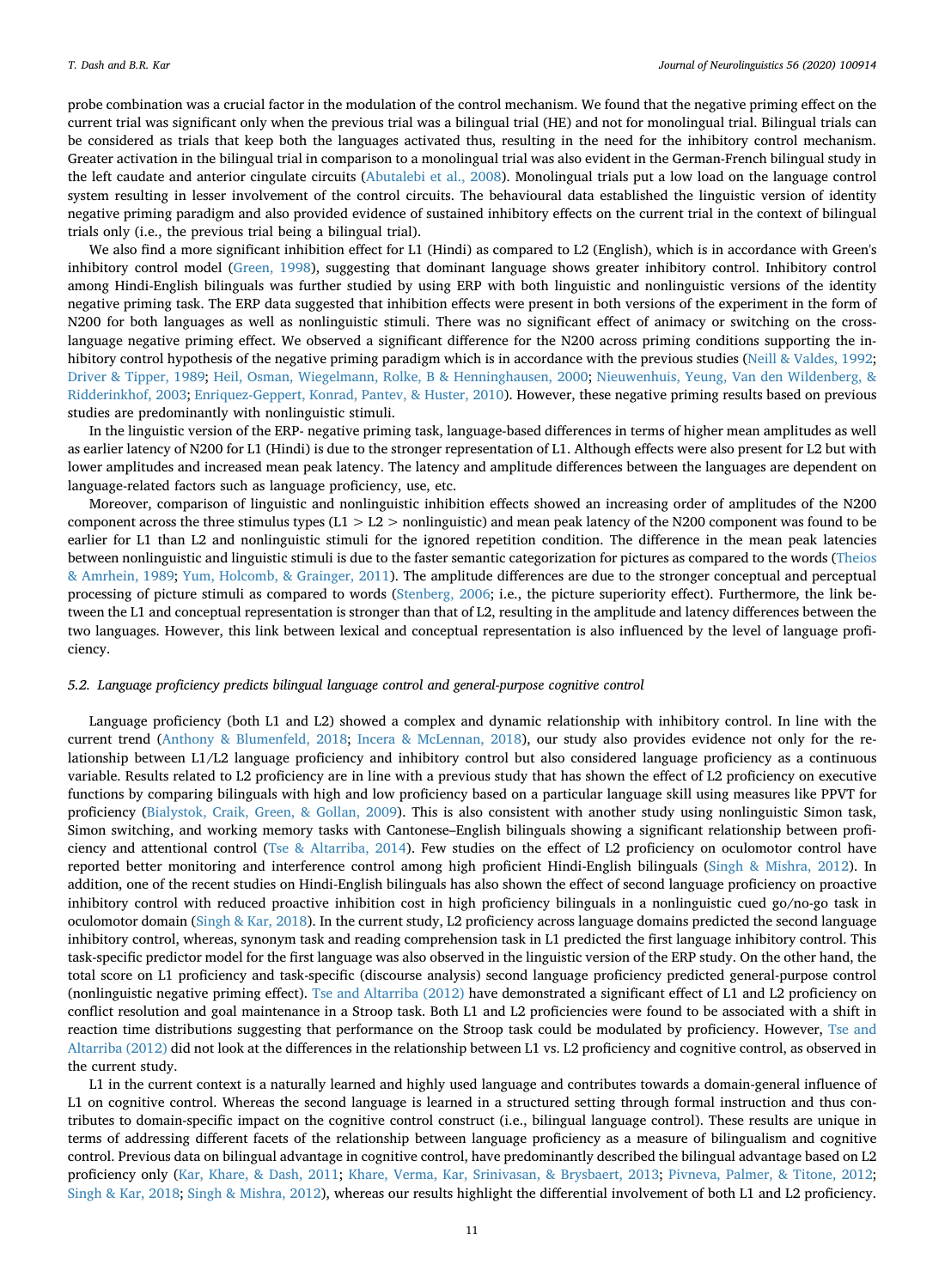This is supported by the findings from our previous study [\(Dash & Kar., 2012\)](#page-12-25), which showed that clustering of language skills (measured on the basis of the performance on language proficiency tasks in the domain of speaking/understanding and reading/ writing domains) is more cohesive for L2 as compared to L1 [\(Dash & Kar, 2012\)](#page-12-25). Since the organization of language skills itself is not similar for both L1 and L2, we find different patterns of relationship between language proficiency as a measure of the degree of bilingualism and the cognitive control construct.

In contrast to the previously used tasks (confrontation naming, reading comprehension, self-rating) of language proficiency, we find a significant relationship between discourse analysis (L1) and bilingual language control. Discourse skills are higher-level language skills, which require language control. Thus, overall expertise in the second language, along with the discourse skills of L1 are crucial for the bilingual language control. The general-purpose cognitive control is a domain-general process influenced by the overall language skills of the first language along with the task-specific (reading skills) influence from the second language. Thus, bilingual language proficiency in both L1 and L2 across domains of speaking/understanding/reading/writing predicts control mechanisms rather than just the knowledge of the two languages.

#### **5. Conclusion**

We examined the relationship between L1 and L2 proficiency as a measure of bilingualism and inhibitory control in the context of linguistic and nonlinguistic stimuli using the negative priming paradigm. This paradigm examines inhibitory control and has not been used much to look at the interaction between bilingualism and cognitive control. In addition, there are very few studies on language proficiency as a measure of bilingualism and its relationship with control mechanisms involved in language control or GPCC. The findings of the current study provide insight into the theoretical debate of whether bilingual control is subsidiary to general-purpose cognitive control. It has been proposed that bilingual language control is not completely subsidiary to the general-purpose cognitive control system, and our findings also support this account. In the current study, we examined inhibitory control in L1 Hindi, L2 English, and nonlinguistic stimuli. The presence of N200 for linguistic stimuli in both languages, as well as nonlinguistic stimuli is suggestive of the commonalities in the underlying cognitive control mechanism irrespective of the stimulus type. However, the differences in mean amplitudes  $(L1 > L2 >$  nonlinguistic) and mean peak latency of the N200 waveform  $(L1 < L2 <$  non-linguistic) across linguistic and nonlinguistic stimuli indicate differences in the degree of involvement of the inhibitory control mechanisms associated with bilingual language control and general-purpose cognitive control. In addition, L1 and L2 proficiency showed contrasting effects for inhibitory control for linguistic and nonlinguistic stimuli. Our findings suggest that bilingual language control is related to the overall L2 proficiency and task-specific L1 proficiency. On the other hand, general-purpose cognitive control is associated with the overall L1 proficiency and task-specific L2 proficiency.

#### **CRediT authorship contribution statement**

**Bhoomika R. Kar:** Conceptualization, Funding acquisition, Methodology, Project administration, Resources, Supervision, Validation, Writing - review & editing.

#### **Acknowledgement**

Authors are thankful to the Department of Science and Technology, Government of India for the financial support for this project.

#### **References**

<span id="page-11-10"></span>[Abbate, M. S., & LaChapelle, N. B. \(1984\).](http://refhub.elsevier.com/S0911-6044(19)30102-2/sref1) *Pictures, please! A language supplements.* Communication Skill Builders.

- <span id="page-11-4"></span>Abutalebi, J., Annoni, J. M., Zimine, I., Pegna, A. J., Seghier, M. L., Lee Jahnke, H., et al. (2008). Language control and lexical competition in bilinguals: An eventrelated fMRI study. *Cerebral Cortex, 18*, 1496–1505. [https://doi.org/10.1093/cercor/bhm182.](https://doi.org/10.1093/cercor/bhm182)
- <span id="page-11-11"></span>Abutalebi, J., Della Rosa, P. A., Green, D. W., Hernandez, M., Scifo, P., Keim, R., et al. (2012). Bilingualism tunes the anterior cingulate cortex for conflict monitoring. *Cerebral Cortex, 9*, 2076–2086. <https://doi.org/10.1093/cercor/bhr287>.
- <span id="page-11-1"></span>Abutalebi, J., & Green, D. (2007). Bilingual language production: The neurocognition of language representation and control. *Journal of Neurolinguistics, 20*, 242–275. [https://doi.org/10.1016/j.jneuroling.2006.10.003.](https://doi.org/10.1016/j.jneuroling.2006.10.003)

<span id="page-11-9"></span>Anthony, J. J. R., & Blumenfeld, H. K. (2018). Language dominance predicts cognate effects and inhibitory control in young adult bilinguals. *Bilingualism: Language and Cognition,* 1–17. [https://doi.org/10.1017/S1366728918001013.](https://doi.org/10.1017/S1366728918001013)

<span id="page-11-7"></span>Bialystok, E. (2001). *Bilingualism in development: Language, literacy, and cognition.* New York: Cambridge University Pres[shttps://doi.org/10.1017/](https://doi.org/10.1017/CBO9780511605963) [CBO9780511605963](https://doi.org/10.1017/CBO9780511605963).

<span id="page-11-12"></span>Bialystok, E., Craik, F. I. M., Green, D. W., & Gollan, T. H. (2009). Bilingual minds. *Psychological Science in the Public Interest, 10*(3), 89–129. [https://doi.org/10.1177/](https://doi.org/10.1177/1529100610387084) [1529100610387084](https://doi.org/10.1177/1529100610387084).

<span id="page-11-0"></span>Bialystok, E., Craik, F. I. M., Klein, R., & Viswanathan, M. (2004). Bilingualism, aging, and cognitive control: Evidence from the Simon task. *Psychology and Aging, 19*, 290–303. [https://doi.org/10.1037/0882-7974.19.2.290.](https://doi.org/10.1037/0882-7974.19.2.290)

<span id="page-11-5"></span>Bialystok, E., Craik, F. I., & Luk, G. (2012). Bilingualism: Consequences for mind and brain. *Trends in Cognitive Sciences, 16*, 240–250. [https://doi.org/10.1016/j.tics.](https://doi.org/10.1016/j.tics.2012.03.001) [2012.03.001.](https://doi.org/10.1016/j.tics.2012.03.001)

<span id="page-11-8"></span>[Bialystok, E., & Feng, X. \(2009\). Language proficiency and its implications for monolingual and bilingual children. In A. Durgunoglu \(Ed.\).](http://refhub.elsevier.com/S0911-6044(19)30102-2/sref10) *Challenges for language [learners in language and literacy development](http://refhub.elsevier.com/S0911-6044(19)30102-2/sref10)*. Guilford Press.

<span id="page-11-6"></span>Blumenfeld, H. K., & Marian, V. (2011). Bilingualism influences inhibitory control in auditory comprehension. *Cognition, 118*(2), 245–257. [https://doi.org/10.1016/j.](https://doi.org/10.1016/j.cognition.2010.10.012) [cognition.2010.10.012](https://doi.org/10.1016/j.cognition.2010.10.012).

<span id="page-11-3"></span>Branzi, F. M., Calabria, M., Boscarino, M. L., & Costa, A. (2016). On the overlap between bilingual language control and domain-general executive control. *Acta Psychologica, 166*, 21–30. [https://doi.org/10.1016/j.actpsy.2016.03.001.](https://doi.org/10.1016/j.actpsy.2016.03.001)

<span id="page-11-2"></span>Calabria, M., Baus, C., & Costa, A. (2019). Cross-talk between language and executive control. In J. W. Schwieter (Ed.). *The handbook of the neuroscience of*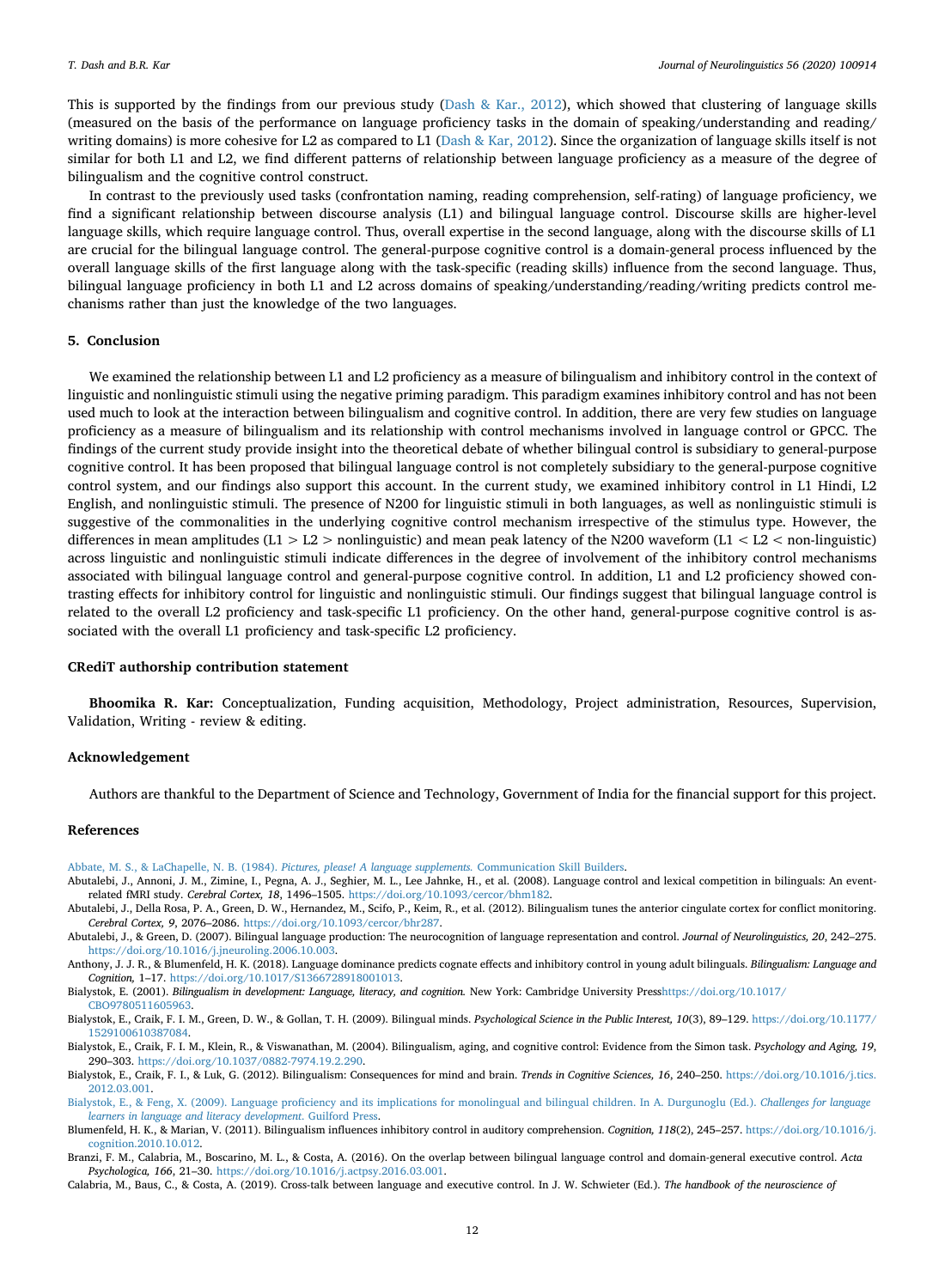*multilingualism* (pp. 447–466). Hoboken: Wiley-Blackwell. [https://doi.org/10.1002/9781119387725.ch22.](https://doi.org/10.1002/9781119387725.ch22)

<span id="page-12-2"></span>Calabria, M., Costa, A., Green, D. W., & Abutalebi, J. (2018). Neural basis of bilingual language control. *Annals of the New York Academy of Sciences, 1426*(1), 221–235. <https://doi.org/10.1111/nyas.13879>.

<span id="page-12-5"></span>Calabria, M., Hernández, M., Branzi, F. M., & Costa, A. (2012). Qualitative differences between bilingual language control and executive control: Evidence from taskswitching. *Frontiers in Psychology, 2*(399), 1–10. <https://doi.org/10.3389/fpsyg.2011.00399>.

<span id="page-12-0"></span>Costa, A., Hernander, M., & Sabastia-Galle, N. (2008). Bilingualism aids conflict resolution: Evidence from the ANT task. *Cognition, 106*, 59–86. [https://doi.org/10.](https://doi.org/10.1016/j.cognition.2006.12.013) [1016/j.cognition.2006.12.013](https://doi.org/10.1016/j.cognition.2006.12.013).

<span id="page-12-24"></span>Costa, A., Hernández, M., Costa-Faidella, J., & Sebastián-Gallés, N. (2009). On the bilingual advantage in conflict processing: Now you see it, now you don't. *Cognition, 113*, 135–149. [https://doi.org/10.1016/j.cognition.2009.08.001.](https://doi.org/10.1016/j.cognition.2009.08.001)

<span id="page-12-9"></span>Crinion, J., Turner, R., Grogan, A., Hanakawa, T., Noppeney, U., Devlin, J. T., et al. (2006). Language control in the bilingual brain. *Science, 312*, 1537–1540. [https://](https://doi.org/10.1126/science.1127761) [doi.org/10.1126/science.1127761.](https://doi.org/10.1126/science.1127761)

<span id="page-12-14"></span>[D'Angelo, M. C., Thomson, D. R., Tipper, S. P., & Milliken, B. \(2016\). Negative priming 1985 to 2015: A measure of inhibition, the emergence of alternative accounts,](http://refhub.elsevier.com/S0911-6044(19)30102-2/opt8OtAX1QUDj) and the multiple process challenge. *[The Quarterly Journal of Experimental Psychology, 69](http://refhub.elsevier.com/S0911-6044(19)30102-2/opt8OtAX1QUDj)*(10), 1890–1909.

<span id="page-12-27"></span>Dash, T., Berroir, P., Joanette, Y., & Ansaldo, A. I. (2019). Alerting, Orienting and Executive Control: The effect of bilingualism and age on the subcomponents of attention. *Frontiers in Neurology, 10*, 1122. [https://doi.org/10.3389/fneur.2019.01122.](https://doi.org/10.3389/fneur.2019.01122)

<span id="page-12-25"></span>[Dash, T., & Kar, B. R. \(2012\). Characterizing language proficiency in Hindi and English language: Implications for bilingual research.](http://refhub.elsevier.com/S0911-6044(19)30102-2/sref21) *International Journal of Mind Brain [and Cognition, 31](http://refhub.elsevier.com/S0911-6044(19)30102-2/sref21)*, 73–105.

<span id="page-12-8"></span>Declerck, M., Eben, C., & Grainger, J. (2019). A different perspective on domain-general language control using the flanker task. *Acta Psychologica, 198*, 102884. [https://doi.org/10.1016/j.actpsy.2019.102884.](https://doi.org/10.1016/j.actpsy.2019.102884)

<span id="page-12-3"></span>Declerck, M., Grainger, J., Koch, I., & Philipp, A. M. (2017). Is language control just a form of executive control? Evidence for overlapping processes in language switching and task switching. *Journal of Memory and Language, 95*, 138–145. <https://doi.org/10.1016/j.jml.2017.03.005>.

<span id="page-12-32"></span>Driver, J., & Tipper, S. P. (1989). On the nonselectivity of 'selective' seeing: Contrasts between interference and priming in selective attention. *Journal of Experimental Psychology: Human Perception and Performance, 15*, 304–314. [https://doi.org/10.1037//0096-1523.15.2.304.](https://doi.org/10.1037//0096-1523.15.2.304)

<span id="page-12-34"></span>Enriquez-Geppert, S., Konrad, C., Pantev, C., & Huster, R. J. (2010). Conflict and inhibition distinctively affect the N200/P300 complex in a combined go/nogo and stop-signal task. *NeuroImage, 51*, 877–887. [https://doi.org/10.1016/j.neuroimage.2010.02.043.](https://doi.org/10.1016/j.neuroimage.2010.02.043)

<span id="page-12-28"></span>Goral, M., Campanelli, L., & Spiro, A. (2015). Language dominance and inhibition abilities in bilingual older adults. *Bilingualism: Language and Cognition, 18*(1), 79–89. <https://doi.org/10.1017/S1366728913000126>.

<span id="page-12-1"></span>Green, D. W. (1998). Mental control of the bilingual lexico-semantic system. *Bilingualism: Language and Cognition, 1*, 67–81. [https://doi.org/10.1017/](https://doi.org/10.1017/S1366728998000133) [S1366728998000133.](https://doi.org/10.1017/S1366728998000133)

<span id="page-12-20"></span>Grosjean, F. (1998). Studying bilinguals: Methodological and conceptual issues. *Bilingualism: Language and Cognition, 1*, 131–149. [https://doi.org/10.1017/](https://doi.org/10.1017/S136672899800025X) [S136672899800025X](https://doi.org/10.1017/S136672899800025X).

<span id="page-12-33"></span>Heil, M., Osman, A., Wiegelmann, J., Rolke, B., & Henninghausen, E. (2000). N200 in the Eriksen-task: Inhibitory executive process? *Journal of Psychophysiology, 14*, 218–225. <https://doi.org/10.1027//0269-8803.14.4.218>.

<span id="page-12-13"></span>Hernández, M., Costa, A., & Humphreys, G. W. (2012). Escaping capture: Bilingualism modulates distraction from working memory. *Cognition, 122*(1), 37–50. [https://](https://doi.org/10.1016/j.cognition.2011.08.002) [doi.org/10.1016/j.cognition.2011.08.002](https://doi.org/10.1016/j.cognition.2011.08.002).

<span id="page-12-10"></span>Hernandez, A. E., Dapretto, M., Mazziotta, J., & Bookheimer, S. (2001). Language switching and language representation in Spanish-English bilinguals: An fMRI study. *NeuroImage, 14*, 510–520. [https://doi.org/10.1006/nimg.2001.0810.](https://doi.org/10.1006/nimg.2001.0810)

<span id="page-12-21"></span>Hilchey, M. D., & Klein, R. M. (2011). Are there bilingual advantages on non-linguistic interference tasks? Implications for the plasticity of executive control processes. *Psychonomic Bulletin & Review, 18*, 625–658. <https://doi.org/10.3758/s13423-011-0116-7>.

<span id="page-12-29"></span>Incera, S., & McLennan, C. T. (2018). Bilingualism and age are continuous variables that influence executive function. *Aging, Neuropsychology, and Cognition, 25*(3), 443–463. <https://doi.org/10.1080/13825585.2017.1319902>.

<span id="page-12-6"></span>Jylkkä, J., Lehtonen, M., Lindholm, F., Kuusakoski, A., & Laine, M. (2018). The relationship between general executive functions and bilingual switching and monitoring in language production. *Bilingualism: Language and Cognition, 21*(3), 505–522. <https://doi.org/10.1017/S1366728917000104>.

<span id="page-12-36"></span>[Kar, B. R., Khare, V., & Dash, T. \(2011\). Bilingualism and Cognitive control: Is bilingualism a cognitive advantage? In R. K. Mishra, & N. Srinivasan \(Eds.\).](http://refhub.elsevier.com/S0911-6044(19)30102-2/sref36) *language and cognition: State of the art*[. Munich: Lincom Europa.](http://refhub.elsevier.com/S0911-6044(19)30102-2/sref36)

<span id="page-12-37"></span>Khare, V., Verma, A., Kar, B., Srinivasan, N., & Brysbaert, M. (2013). Bilingualism and the increased attentional blink effect: Evidence that the difference between bilinguals and monolinguals generalizes to different levels of second language proficiency. *Psychological Research, 77*, 728–737. [https://doi.org/10.1007/s00426-](https://doi.org/10.1007/s00426-012-0466-4) [012-0466-4.](https://doi.org/10.1007/s00426-012-0466-4)

<span id="page-12-15"></span>Macizo, P., Bajo, T., & Martín, M. C. (2010). Inhibitory processes in bilingual language comprehension: Evidence from Spanish–English interlexical homographs. *Journal of Memory and Language, 63*(2), 232–244. <https://doi.org/10.1016/j.jml.2010.04.002>.

<span id="page-12-16"></span>Martín, M. C., Macizo, P., & Bajo, T. (2010). Time course of inhibitory processes in bilingual language processing. *British Journal of Psychology, 101*(4), 679–693. [https://doi.org/10.1348/000712609X480571.](https://doi.org/10.1348/000712609X480571)

<span id="page-12-31"></span>Neill, W. T., & Valdes, L. A. (1992). The persistence of negative priming: Steady-state or decay? *Journal of Experimental Psychology: Learning, Memory, and Cognition, 18*, 565–576. <https://doi.org/10.1037//0278-7393.18.3.565>.

<span id="page-12-17"></span>Neumann, E., McCloskey, M. S., & Felio, A. C. (1999). Cross-language positive priming disappears, negative priming doesn't: Evidence for two sources of selective inhibition. *Memory & Cognition, 27*, 1051–1063. <https://doi.org/10.3758/BF03201234>.

<span id="page-12-18"></span>Neumann, E., Nkrumah, I. K., & Chen, Z. (2018). Excitatory and inhibitory priming by attended and ignored non-recycled words with monolinguals and bilinguals. *Memory, 26*(9), 1244–1255. [https://doi.org/10.1080/09658211.2018.1447132.](https://doi.org/10.1080/09658211.2018.1447132)

<span id="page-12-30"></span>Nieuwenhuis, S., Yeung, N., Van den Wildenberg, W., & Ridderinkhof, K. R. (2003). Electrophysiological correlates of anterior cingulate function in a Go/NoGo task: Effects of response conflict and trialtype frequency. *Cognitive, Affective, & Behavioral Neuroscience, 3*, 17–26. <https://doi.org/10.3758/CABN.3.1.17>.

<span id="page-12-19"></span>Nkrumah, I. K., & Neumann, E. (2018). Cross-language negative priming remains intact, while positive priming disappears: Evidence for two sources of selective inhibition. *Journal of Cognitive Psychology, 30*(3), 361–384. [https://doi.org/10.1080/20445911.2017.1417311.](https://doi.org/10.1080/20445911.2017.1417311)

<span id="page-12-22"></span>Paap, K. R., & Greenberg, Z. I. (2013). There is no coherent evidence for a bilingual advantage in executive processing. *Cognitive Psychology, 66*, 232–258. [https://doi.](https://doi.org/10.1016/j.cogpsych.2012.12.002) [org/10.1016/j.cogpsych.2012.12.002.](https://doi.org/10.1016/j.cogpsych.2012.12.002)

<span id="page-12-38"></span>Pivneva, I., Palmer, C., & Titone, D. (2012). Inhibitory control and L2 proficiency modulate bilingual language production: Evidence from spontaneous monologue and dialogue speech. *Frontiers in Psychology, 3*. <https://doi.org/10.3389/fpsyg.2012.00057>.

<span id="page-12-4"></span>[Prior, A., & Gollan, T. H. \(2011\). Good language-switchers are good task-switchers: Evidence from Spanish-English and Mandarin-English bilinguals.](http://refhub.elsevier.com/S0911-6044(19)30102-2/sref47) *Journal of the [International Neuropsychological Society, 17](http://refhub.elsevier.com/S0911-6044(19)30102-2/sref47)*, 682–691.

<span id="page-12-12"></span>Rodriguez-Fornells, A., Balaguer, R. D., & Münte, T. F. (2006). Executive control in bilingual language processing. In M. Gullberg, & P. Indefrey (Eds.). *The Cognitive Neuroscience of second language acquisition*Michigan: Blackwell. <https://doi.org/10.1111/j. 1467-9922.2006.00359.x>.

<span id="page-12-11"></span>Rodriguez-Fornells, A., Schmitt, B. M., Kutas, M., & Munte, T. F. (2002). Electrophysiological estimates of the time course of semantic and phonological encoding during listening and naming. *Neuropsychologia, 40*, 778–787. [https://doi.org/10.1016/S0028-3932\(01\)00188-9.](https://doi.org/10.1016/S0028-3932(01)00188-9)

<span id="page-12-23"></span>Saidi, L. G., & Ansaldo, A. I. (2015). Can a second language help you in more ways than one? *AIMS in Neuroscience, 1*, 52–57. [https://doi.org/10.3934/Neuroscience.](https://doi.org/10.3934/Neuroscience.2015.1.52) [2015.1.52.](https://doi.org/10.3934/Neuroscience.2015.1.52)

<span id="page-12-7"></span>[Segal, D., Stasenko, A., & Gollan, T. H. \(2019\). More evidence that a switch is not \(always\) a switch: Binning bilinguals reveals dissociations between task and language](http://refhub.elsevier.com/S0911-6044(19)30102-2/sref51) switching. *[Journal of Experimental Psychology: General, 148](http://refhub.elsevier.com/S0911-6044(19)30102-2/sref51)*, 501–519.

<span id="page-12-26"></span>Siegal, M., Lozzi, L., & Lurian, S. (2009). Bilingualism and conversational understanding in young children. *Cognition, 110*, 115–122. [https://doi.org/10.1016/j.](https://doi.org/10.1016/j.cognition.2008.11.002) [cognition.2008.11.002](https://doi.org/10.1016/j.cognition.2008.11.002).

<span id="page-12-35"></span>Singh, J. P., & Kar, B. R. (2018). Effect of language proficiency on proactive occulo-motor control among bilinguals. *PloS One, 13*(12), e0207904. [https://doi.org/10.](https://doi.org/10.1371/journal.pone.0207904)